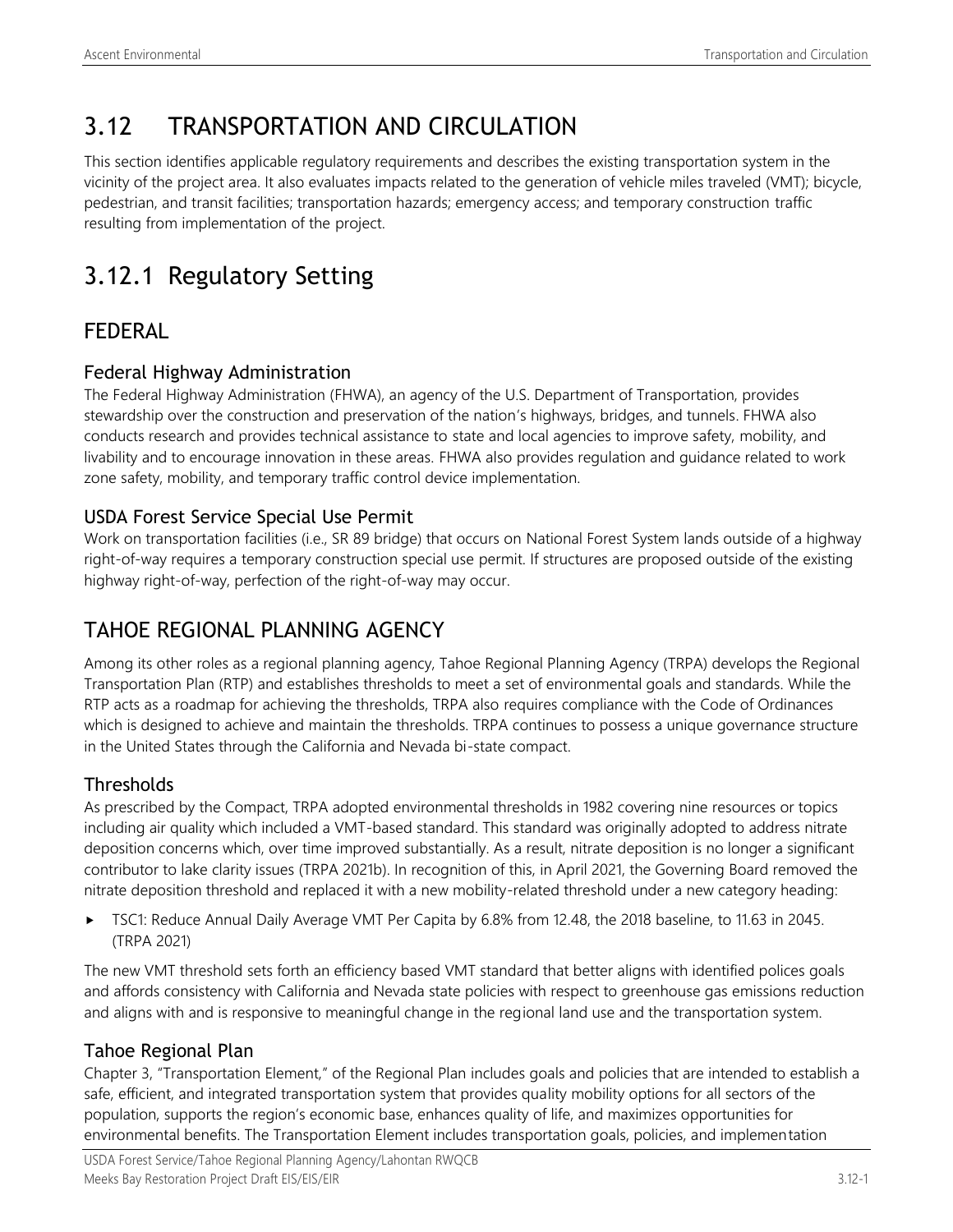measures that address multiple aspects of transportation planning and interact to create a successful multi-modal transportation system.

### Regional Transportation Plan

TRPA developed the 2020 Regional Transportation Plan (2020 RTP) as Lake Tahoe's blueprint for a regional transportation system that enhances the quality of life in the Tahoe region, promotes sustainability, and offers improved mobility options for people and goods. The 2020 RTP includes a Sustainable Communities Strategy (SCS), in accordance with California Senate Bill 375, statutes of 2008 (Sustainable Communities and Climate Protection Act). The SCS demonstrates the region's efforts in meeting per capita greenhouse gas emission reduction targets set by the California Air Resources Board (CARB). The 2020 RTP is centered around six goals for the region's transportation system, which include:

- Protect and enhance the environment, promote energy conservation, and reduce greenhouse gas (GHG) emissions.
- Enhance and sustain the connectivity and accessibility of the Tahoe transportation system, across and between modes, communities, and neighboring regions, for people and goods.
- Increase safety and security for all users of Tahoe's transportation system.
- Support the economic vitality of the Tahoe Region to enable a diverse workforce, sustainable environment, and quality experience for both residents and visitors.
- Provide an efficient transportation network through coordinated operations, system management, technology, monitoring, and targeted investments.
- Provide for the preservation of the existing transportation system through maintenance activities that support climate resiliency, water quality, and safety.

The contextual information and strategic approach presented in the 2020 RTP is organized by three categories: Visit Tahoe (regional entry and exit travel), Discover Tahoe (recreation travel), and Everyday Tahoe (residential and workforce travel). The 2020 RTP goals and policies draw from stakeholder feedback and align with several existing plans and programs including short- and long-range transit plans of the North and South Shore transit operators, the Coordinated Human Services Plan, the 2016 Active Transportation Plan (ATP) and Safe Routes to School, the 2017 Tahoe-Truckee Plug-In Electric Vehicle Readiness Plan, the 2015 Intelligent Transportation Systems Strategic Plan, and multiple corridor and area plans. Strategies detailed within the 2020 RTP focus on projects and programs that dynamically meet the needs of all roadway users by:

- offering better travel mode options;
- creating incentives that spread out the times, places, and ways people travel to improve traffic flow;
- providing environmentally innovative infrastructure;
- improving safe and equitable access to the places people want to go; and
- prioritizing funding for projects that fulfill TRPA objectives in transit, active transportation, transportation demand management, and other programs and directly support identified TRPA transportation performance outcomes.

#### Goals and Policies

The 2020 RTP includes the following policies related to transportation that are applicable to the project:

GOAL 1: Environment

Policy 1.1: Support mixed-use, transit-oriented development, and community revitalization projects that encourages walking, bicycling, and easy access to existing and planned transit stops.

#### GOAL 2: Connectivity

Policy 2.2: Provide frequent transit service to recreational areas, including trailheads and shoreline access points.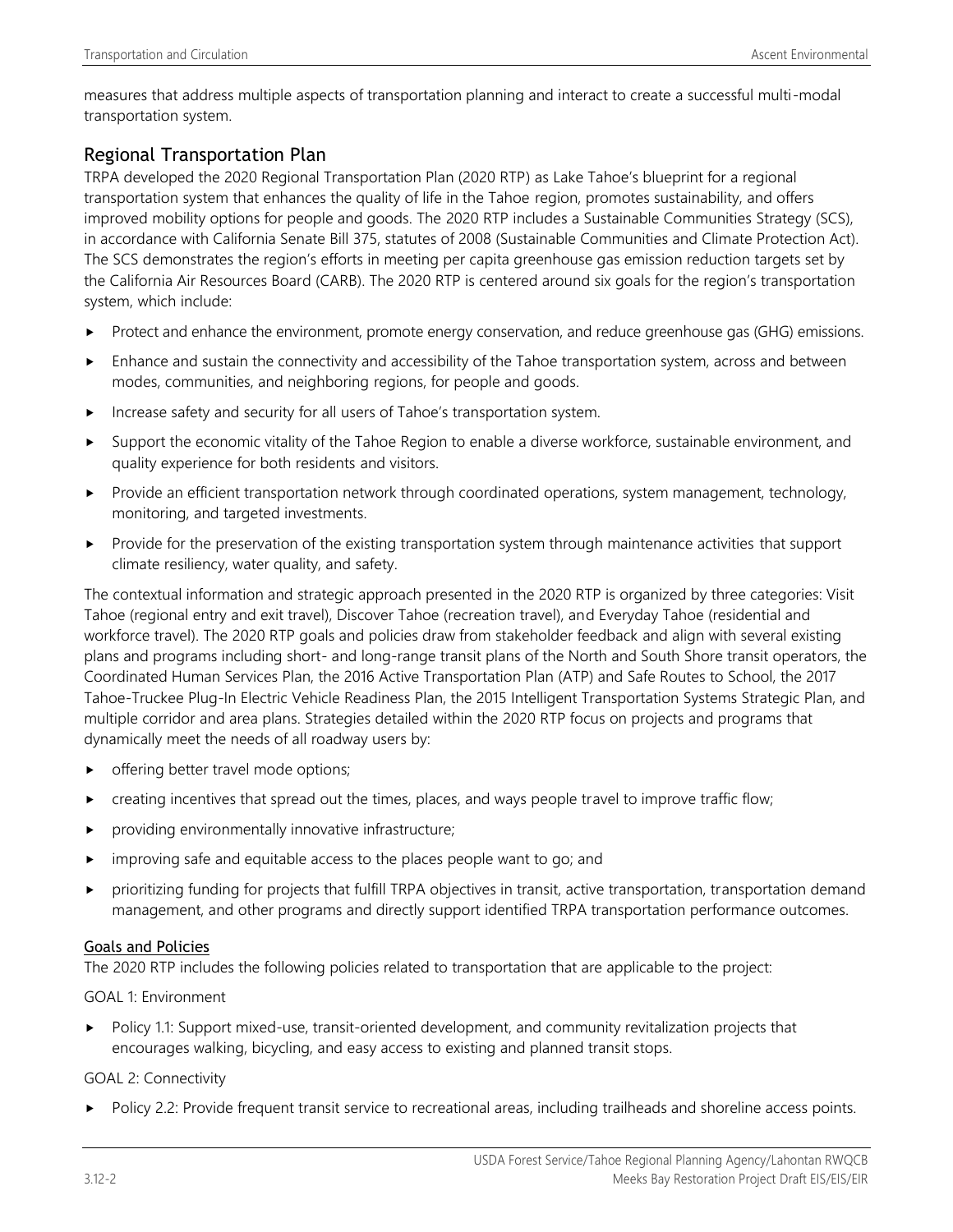- Policy 2.17: Construct, upgrade, and maintain pedestrian and bicycle facilities consistent with the Active Transportation Plan.
- Policy 2.18: Accommodate the needs of all categories of travelers by designing and operating roads for safe, comfortable, and efficient travel for roadway users of all ages and abilities, such as pedestrians, bicyclists, transit riders, motorists, commercial vehicles, and emergency vehicles.

#### GOAL 3: Safety

 Policy 3.6: Design projects to maximize visibility at vehicular, bicycle, and pedestrian conflict points. Consider increased safety signage, site distance, and other design features, as appropriate.

GOAL 5: Economic Vitality & Quality of Life

 Policy 5.3: Encourage collaboration between public lands managers, departments of transportation, transit providers, and other regional partners to support sustainable recreation and multi-modal access to recreation sites.

### Code of Ordinances

Changes in VMT as a result of additional development and transferred development, and all changes in project operation are discussed in Section 65.2, "Air Quality, Greenhouse Gas Reduction, and Mobility Mitigation Program," of the TRPA Code of Ordinances. Fees are assessed in accordance with 65.2.4.C.1 of the TRPA Code of Ordinances and Section 10.8.5 Mitigation Fees in the TRPA Rules of Procedure (TRPA 2021a) based on an individual project basis for projects that increase VMT. The TRPA Project Impact Assessment (PIA) Guidelines (TRPA 2021b) evaluates a project using in-basin trip lengths. The purpose of the fee program is to ensure that added development contribute their fair share to promote regional mobility and reduce VMT. Temporary activities are governed by TRPA Code Section 2.3.6, and construction projects are required to comply with TRPA's standard conditions of approval.

The TRPA Code of Ordinances provides information as it relates to screening projects from further transportation analysis, standards of significance, VMT metrics, and the overall transportation impact assessment process and requirements. As outlined in TRPA Code Subparagraph 65.2.3.D, some projects are presumed to result in a less-thansignificant VMT impact absent any evidence to the contrary (TRPA 2021a). The following screening criteria are potentially applicable to the project:

- Projects Generating Low VMT: Projects will be screened from further transportation analysis using the following vehicle miles traveled calculations:
	- 1,300 in-Basin VMT within town centers and the half-mile buffer around them.
	- 715 in-Basin VMT in all other areas.
- Transportation Projects: Any of the following projects: bicycle, pedestrian, and transit projects (excluding mobility hubs).
- Redevelopment Projects: For projects replacing an existing development or use, the net average daily VMT generation should be considered against the screening criteria. This requires calculating both existing average daily VMT and average daily VMT under the project.

The TRPA Code requires that projects that involve more than 650 daily VMT must describe and evaluate the significance of all impacts in the Initial Environmental Checklist. A project that is not screened out must analyze whether it meets the standard of significance.

## Active Transportation Plan

TRPA adopted an update to the Linking Tahoe: Active Transportation Plan (ATP), previously known as the Bicycle and Pedestrian Plan, in March 2016. Subsequently, a technical amendment to the ATP was adopted in October 2018. The ATP presents a guide for "planning, designing, constructing, and maintaining a regional active transportation network that includes innovative infrastructure, support facilities, and awareness programs" (TRPA 2018:1-1). Through a network of complete streets, the ATP promotes safe and convenient bicycle and pedestrian movement in an effort to increase quality of life and meet environmental goals. The ATP identifies four primary goals which are listed below.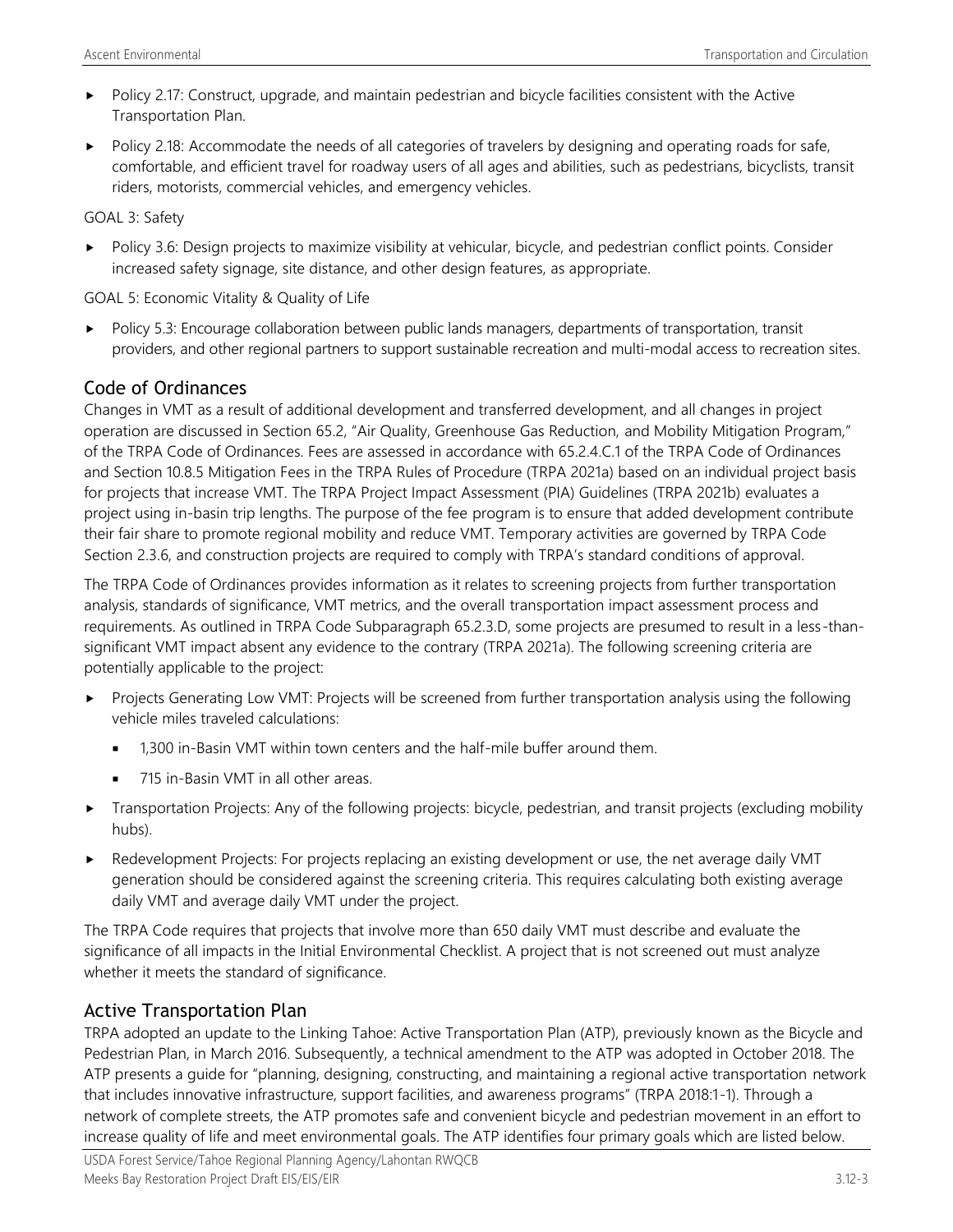- Increase connectivity by completing the active transportation network.
- Improve safety for bicyclists and pedestrians.
- Increase and support consistent project implementation through technical assistance and funding.
- Increase encouragement and awareness through implementation of the "5 E's" (i.e., engineering, education, enforcement, encouragement, evaluation).

The ATP also provides several policies and performance measures intended to meet the goals outlined above.

### State Route 89 Recreation Corridor Management Plan

The SR 89 Recreation Corridor Management Plan (SR 89 Corridor Plan) was developed by TRPA, USDA Forest Service, and Tahoe Transportation District (TTD) and adopted in September 2020 by TRPA. The SR 89 Corridor Plan sets forth a vision and coordinated set of goals for land managers to work toward (TRPA et al. 2020). The vision for the corridor emphasizes a shift in the way people travel in the area to be more transit-oriented and multi-modal. The SR 89 Corridor Plan recommends several projects across the corridor to achieve specified goals. Specifically, the SR 89 Corridor Plan calls for the development of the following projects for the Meeks Bay Segment of the Tahoe Trail:

- Develop Tahoe Trail segment within Meeks Bay with grade-separated crossing, if needed; underground powerlines and co-locate technology infrastructure
- ▶ Develop bus stop at Meeks Bay
- Relocate roadside parking when alternative access is provided through transit and bike options
- **EXECUTE:** Replace Caltrans bridge and incorporate capacity for wildlife crossing and pedestrian/bike use, including potential grade-separated roadway crossing
- Formalize emergency turnouts
- $\blacktriangleright$  Provide winter recreation access parking
- Increase technology infrastructure (e.g., Intelligent Transportation Systems [ITS], real-time parking management strategies)

As stated in the SR 89 Corridor Plan, the alignment of the Tahoe Trail through Meeks Bay will be considered as part of the project being analyzed herein.

## **STATE**

#### California Department of Transportation

Caltrans is responsible for planning, designing, constructing, operating, and maintaining the state highway system and ramp interchange intersections. Caltrans is also responsible for highway, bridge, and rail transportation planning, construction, and maintenance.

Environmental planning for transportation improvement projects involving California state highways follow the procedures set forth in the agency's Standard Environmental Reference and Section V of Guidance for Compliance Environmental Handbook. This guidance is intended for transportation-specific improvement projects where Caltrans operates as the CEQA lead agency but can also be used by other agencies, including local agencies, for ideas supplemental to their own procedures.

Caltrans provides guidance to local agencies on assessing the performance of rural roadways to enhance safety, mobility, accessibility, and productivity under continued use. Caltrans requires transportation permits for the movement of vehicles or loads exceeding the limitations on the size and weight contained in Division 15, Chapter 5, Article 1, Section 35551, of the California Vehicle Code.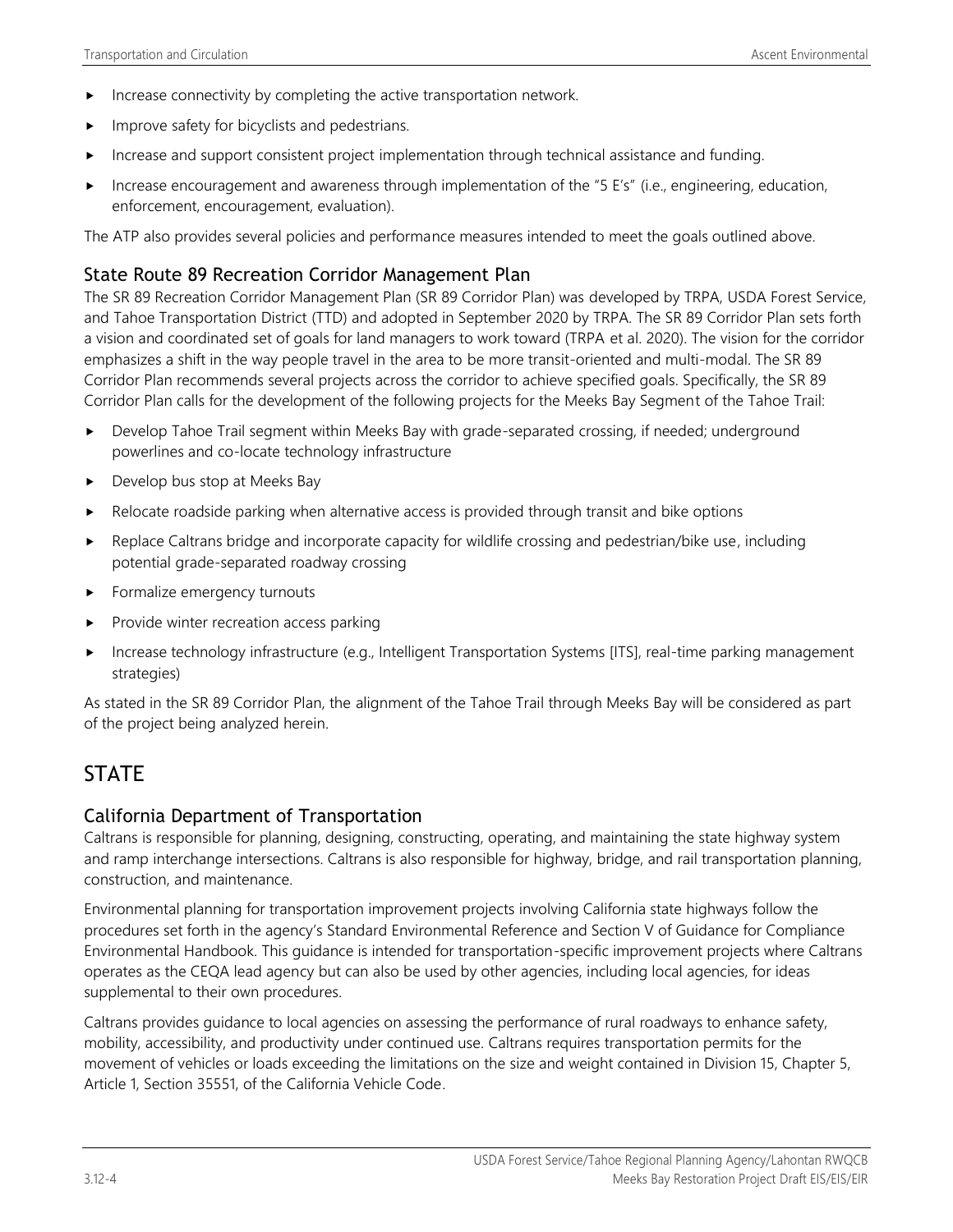#### California Manual on Uniform Traffic Control Devices, Part 6: Temporary Traffic Control

The California Manual on Uniform Traffic Control Devices (CA-MUTCD), Part 6: Temporary Traffic Control provides principles and guidance for the implementation of temporary traffic control (TTC) to ensure the provision of reasonably safe and effective movement of all roadway users (e.g., motorists, bicyclists, pedestrians) through or around TTC zones while reasonably protecting road users, workers, responders to traffic incidents, and equipment.

#### California Highway Design Manual

The California Highway Design Manual was developed by the Caltrans Division of Design to establish uniform policies and procedures to carry out the state highway design functions of Caltrans. Individual chapters may be updated at different times, and design information bulletins and design memoranda may supplement, or even supersede, material within the California Highway Design Manual.

#### Caltrans Encroachment Permits

An "encroachment" is defined in Section 660 of the California Streets and Highways Code as "any tower, pole, pole line, pipe, pipeline, fence, billboard, stand or building, or any structure, object of any kind or character not particularly mentioned in the section, or special event, which is in, under, or over any portion of the state highway rights-of-way (Caltrans). An encroachment permit must be obtained for all proposed activities related to the placement of encroachments within, under, or over the state highway rights of way. Necessary permits will be defined and sought after bridge and restoration design is completed.

#### Caltrans Traffic Safety Devices, Traffic Safety Systems Guidance

The Traffic Safety Systems Guidance was updated in March 2019 and prepared by the Division of Traffic Operations to establish uniform practices and guidance for traffic safety systems of Caltrans. Traffic safety systems are highway features designed primarily to reduce the severity of run-off road collisions, prevent errant vehicles from crossing the median, and decelerate errant vehicles (Caltrans 2019). While the District Traffic Safety Office or District Traffic Operations Office is the primary district functional unit responsible for the application of standards and policies for use of traffic safety systems on state highways, the Headquarters Office of Traffic Engineering ensures quality control of those standards and policies, and the Headquarters Traffic Safety Systems Branch Chief has authority over certain standards. The Division of Maintenance ensures the most efficient use of personnel and materials resources for those applications.

## Senate Bill 743

Senate Bill (SB) 743, passed in 2013, required the Governor's Office of Planning and Research (OPR) to develop new CEQA guidelines that address transportation metrics under CEQA. As stated in the legislation, upon adoption of the new guidelines, "automobile delay, as described solely by LOS or similar measures of vehicular capacity or traffic congestion shall not be considered a significant impact on the environment pursuant to this division, except in locations specifically identified in the guidelines, if any."

OPR published its proposal for the comprehensive updates to the CEQA Guidelines in November 2017 which included proposed updates related to analyzing transportation impacts pursuant to SB 743. These updates indicated that vehicle miles traveled (VMT) be the primary metric used to identify transportation impacts. In December of 2018, OPR published the most recent version of the *Technical Advisory on Evaluating Transportation Impacts in CEQA* (Technical Advisory) which provides guidance for VMT analysis. The Technical Advisory notes that lead agencies should not truncate any VMT analysis because of jurisdictional or other boundaries, for example, by failing to count the portion of a trip that falls outside the jurisdiction or by discounting the VMT from a trip that crosses a jurisdictional boundary (OPR 2018).

In December 2018, OPR and the California Natural Resources Agency submitted the updated CEQA Guidelines to the Office of Administrative Law for final approval to implement SB 743. The Office of Administrative Law subsequently approved the updated CEQA Guidelines, and local agencies had an opt-in period until July 1, 2020 to implement the updated guidelines. As of July 1, 2020, implementation of Section 15064.3 of the updated CEQA Guidelines apply statewide.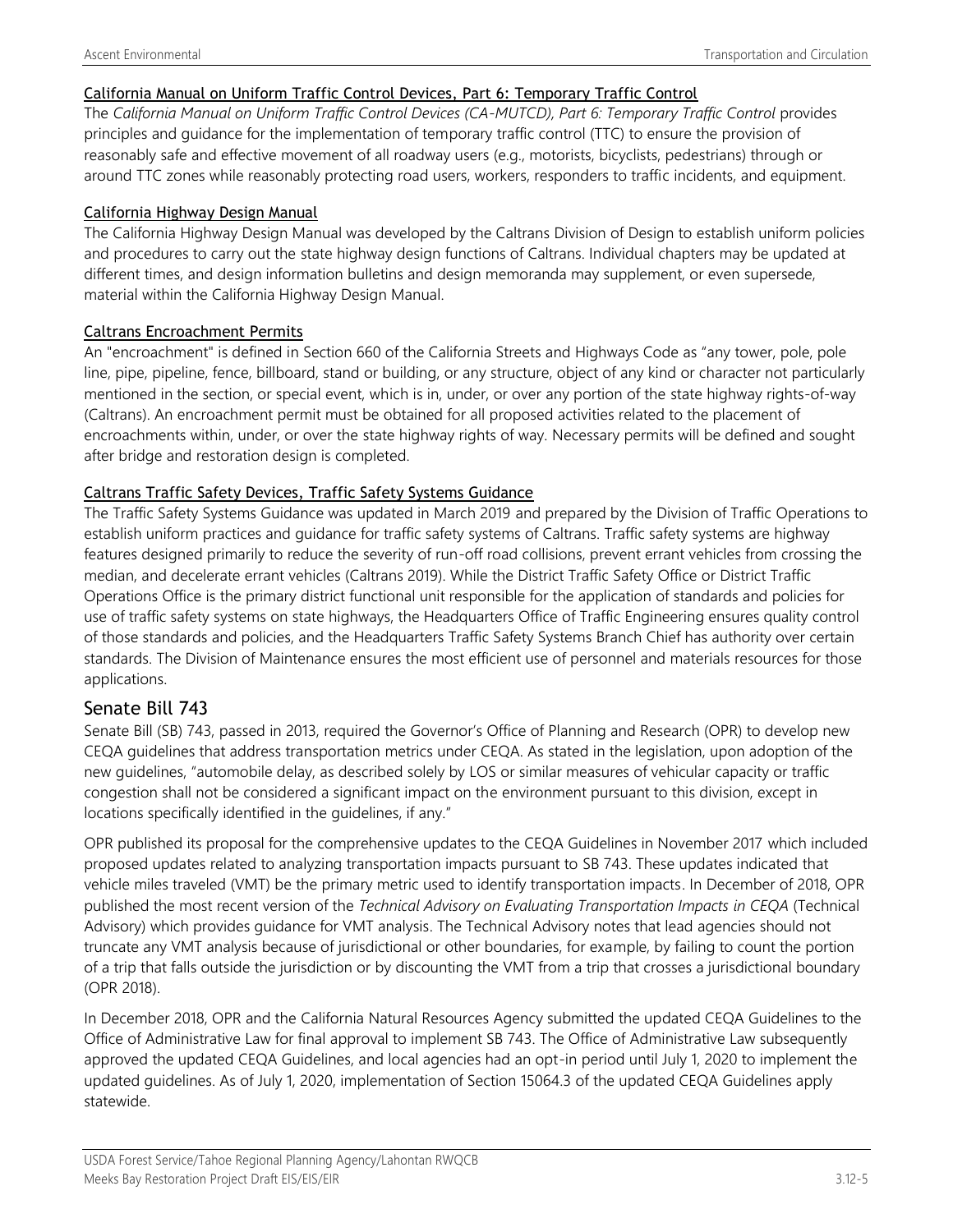# 3.12.2 Environmental Setting

This section describes the existing environmental setting, which is the baseline scenario upon which project-specific impacts are evaluated. The environmental setting for transportation includes baseline descriptions for roadway, bicycle, pedestrian, and transit facilities.

## ROADWAY SYSTEM

There are four basic types of roadways in the region which include state routes, arterials, collectors, and local/neighborhood streets.

## State Highways

Most vehicular travel in the Tahoe region occurs on state highways including U.S. Route (US) 50, SR 28, SR 89, SR 207, SR 267, and SR 431. Most highways are two-lane facilities; however, portions of US 50, SR 28, and SR 89 have wider cross-sections such as four-lane roadways with center two-way left turn lanes. In the project area, SR 89, also known as Emerald Bay Road, is a north-south two-lane highway that runs east of the project area connecting to SR 28 to the north and SR 88 on the southern end. Near the project area, SR 89 has a speed limit of 40 miles per hour, shoulders between 5 and 8 feet wide on either side of the roadway, and no turn pockets or two-way-left-turn lanes.

## Arterials

Arterial roadways carry moderate to high traffic volumes to and from local and collector roads to other arterials and highways. Although access to adjacent parcels is more limited from arterials than from collector and local streets, arterial roadways also provide direct access to properties, particularly in commercial areas. There are no arterial roadways within the immediate vicinity of the project area.

## **Collectors**

Collector roadways serve as transition facilities, distributing traffic from arterials and highways to their ultimate destination, and collecting traffic from local roadways to roads higher in the street classification hierarchy, such as arterials and state highways. Collector roads serve a dual function by providing access to properties on the roadway and moving moderate traffic volumes for medium length trips. There are no collector roadways within the immediate vicinity of the project area.

## Local/Neighborhood Streets

Local roadways are intended to serve as access roads to adjacent properties only. They provide connections to higher order roadways, carry little if any through traffic, and generally have low traffic volumes. Manicina Road and Forest Service Road provide access to Meeks Bay Campground, a day-use area, parking, and the existing marina in the southern portion of the project area. A series of internal roadways provide access to campsites, parking, a day-use area, and the Meeks Bay Resort and general store on the northern end of the project area.

## TRANSIT SYSTEM

Transit service in the region is provided by a mix of public and private transit services. TTD and Tahoe Truckee Area Regional Transit (TART) are the region's two transit providers. These providers operate year-round and seasonal services on the north, east, south and west shores. They also provide commute services to nearby areas such as Truckee to the north and Carson Valley to the east. Washoe Regional Transportation Commission, the Town of Truckee, state Departments of Transportation, and private entities, such as ski resorts, also partner with transit providers to offer transit service through cost sharing agreements, formula funding allotments, and private shuttles and taxi services.

TART connects the north and west shores of Tahoe to the Town of Truckee year-round and runs a free night shuttle service during summer. TART service does not extend south of the Placer County line on the west shore of Lake Tahoe in the project area. TTD provides year-round service throughout the south shore and connects to the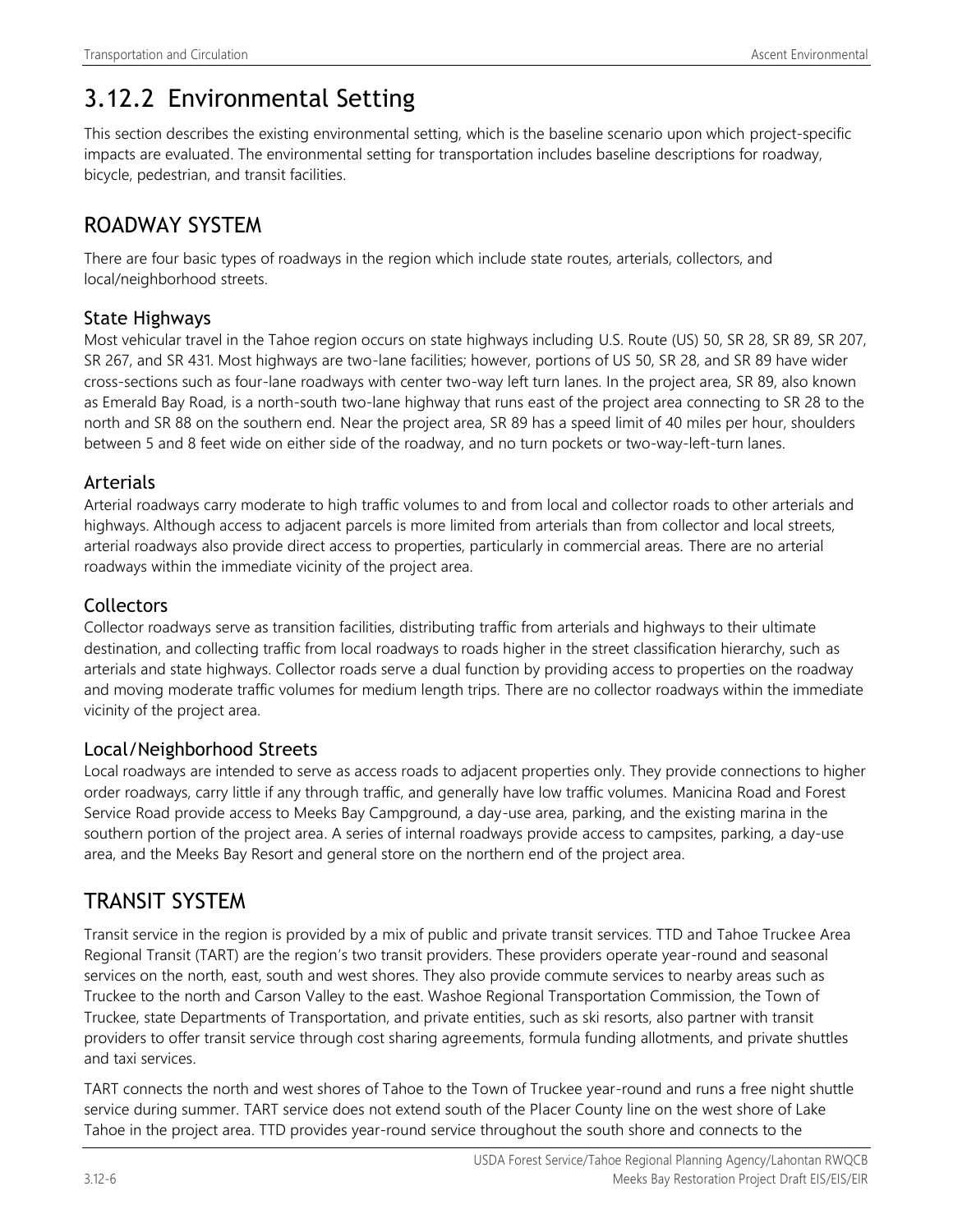neighboring communities of Gardnerville and Minden. The TTD has connected parts of the west and east shores during the summer with the Emerald Bay Trolley and the East Shore Express, but these services have been suspended in recent years. Some local buses also provide connections to trailheads, such as at Spooner Summit. Though many parts of the lake are served with transit, year-around connections from North to South do not exist.

TART and TTD supply on-demand services to qualified individuals with special needs who are unable to independently use the fixed-route transit system. Location-specific shuttle service is provided by private companies and public/private partnerships. Many major ski resorts also provide shuttle services. Additionally, some private shuttle companies focus on the needs of the recreational hiker and biker by providing point-to-point pick-up and drop-off. Private providers include Flume Trail Bikes and Over the Edge Tahoe.

No transit services, publicly or privately operated, are currently provided to the project area. The nearest (TART) bus stop is located north of Meeks Bay at the Sugar Pine Point State Park stop, which serves the Main Line route. No ondemand transit services or location-specific shuttle service are currently provided to the project area.

## BICYCLE AND PEDESTRIAN SYSTEM

The bicycle and pedestrian transportation system in the Tahoe Region is composed of bikeways and trails. The Active Transportation Plan classifies bicycle facilities into the following three types:

- Shared-Use Path (Class I): A paved shared-use path is a completely separate trail for active transport users (i.e., for walking and cycling). The path is recommended to be 10 feet wide and provide for two direction travel.
- Bike Lane (Class II): Bike lanes are striped six feet wide lanes and provide one way travel on a shared roadway with vehicles.
- Bike Route (Class III): A bike route is a shared roadway typically located on low-volume and low-speed streets. Signs and painted "sharrows" assist with wayfinding and show the preferred location of the biker within the roadway.

As of 2018, El Dorado County's bike and pedestrian system is comprised of 12 miles of Class I shared-use paths and 11 miles of Class II bike lanes totaling 22 miles (TRPA 2018). LTBMU also operates and maintains 350 miles of National Forest System Trails and 250 miles of National Forest System Roads. National Forest System Trails are subject to a separate classification system oriented toward the level of trail development as opposed to the allowable trail facility uses.

The region has over 80 miles in separated Class I shared-use paths and sidewalks. These routes are well connected in some areas and have gaps in others. Caltrans and local jurisdictions have constructed sidewalks along the state highway system through town centers and more are planned. Local jurisdictions are connecting Class I shared-use paths around the lake, providing links across communities and to neighboring areas. Since 2010, more than seven and a half miles of sidewalks, approximately 22 bike lanes, and over six and a half miles of shared-use paths have been constructed throughout the region (TRPA 2018).

A Class I shared use path that is part of the Tahoe Trail currently exists adjacent to SR 89 along the west shore of Lake Tahoe with its southernmost terminus at Meeks Bay Resort. The path currently connects Meeks Bay to Sugar Pine Point State Park and the northern Lake Tahoe area. The Tahoe Trail is ultimately envisioned as a multi-use path that will circle Lake Tahoe; thus, improving connectivity within and between communities and access to beaches, trails, and other recreation areas. Meeks Bay Trailhead is also located across SR 89 from the Meeks Bay Resort, offering hiking access to Meeks Meadow, Desolation Wilderness, the Tahoe Rim Trail, and the Pacific Crest Trail.

# 3.12.3 Environmental Impacts and Mitigation Measures

This section describes the analysis techniques, assumptions, and results used to identify potential significant impacts of the project on the transportation system. Transportation impacts are described and assessed, and mitigation measures are recommended for impacts identified as significant or potentially significant.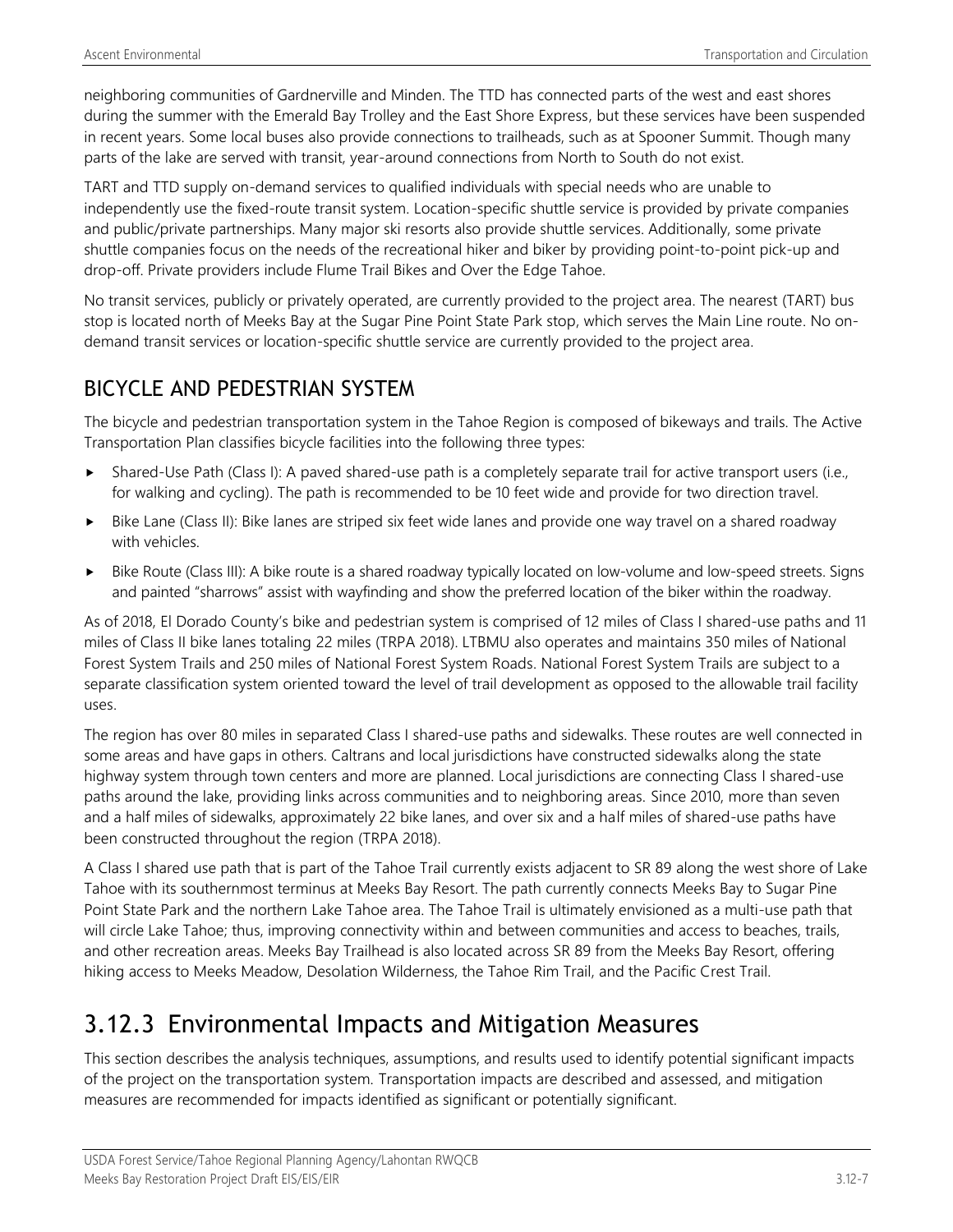## **METHODOLOGY**

NEPA and associated Council on Environmental Quality (CEQ) guidelines and regulations defer to federal lead agencies regarding the approach for transportation analysis. TRPA's standards and procedure for VMT analysis recognize and align with SB 743; however, there some differences in analytical approach. One such difference is that TRPA considers only in-basin VMT, while CEQA requires a broader analysis using full trip lengths to calculate VMT. Therefore, the transportation analysis herein addresses impacts based on both the CEQA thresholds of significance (state) and TRPA thresholds standards (regional).

State CEQA Guidelines Section 15064.3 was added December 28, 2018, to address the determination of significance for transportation impacts. The new guideline requires that the analysis be based on VMT instead of congestion (such as LOS). The change in the focus of transportation analysis is the result of legislation (SB 743) and is intended to shift the emphasis from congestion to, among other things, reducing greenhouse gas emissions, promoting a diversity of land uses, and developing multimodal transportation networks. Pursuant to CEQA Guidelines Section 15064.3(c), this change in analysis is mandated to be used beginning July 1, 2020. Therefore, VMT is included in this analysis.

TRPA developed the PIA to describe VMT analysis requirements for development projects in the Tahoe Basin, which reflect 2021 updates to the TRPA Environmental Thresholds, and that are aligned with recent California legislative changes (i.e., Senate Bill 743, Public Resources Code Section 21099, and California Code of Regulations Section 15064.3). Therefore, the VMT analysis herein primarily relies on the guidance provided in CEQA Guidelines Section 15064.3 and Section 65.2 of the TRPA Code of Ordinances. It should be noted that the approach for calculating and analyzing the project-generated VMT is dictated by the applicable documents, guidance, and requirement discussed in detail above which is specific to the transportation chapter of this document. Other resource areas within this document (e.g., Recreation) that do not have a prescribed methodology may use a slightly different and more conservative approach.

## CEQA Methodology

CEQA Guidelines Section 15064.3(b) identifies four criteria for analyzing the transportation impacts of a project. To determine how the project should be considered under CEQA, each of the criteria is discussed below.

Section 15064.3(b)(1) addresses land use projects. The project includes the redevelopment of the existing site which would include land use changes and an increase in intensity of certain existing land uses (i.e., increase in number of campsites). Therefore, the project would be considered a new trip-generating land use project; thus, this section of the CEQA guidelines would apply.

Section 15064.3(b)(2) addresses transportation projects. The project includes new bicycle and pedestrian facilities as well as a bridge replacement. Therefore, this section would apply.

Section 15064.3(b)(3), Qualitative Analysis, states that if existing models or methods are not available to estimate the VMT for the particular project being considered, a lead agency may analyze the project's VMT qualitatively. Additionally, this section notes that for many projects, a qualitative analysis of construction traffic may be appropriate. This section is applicable to the construction generated VMT associated with the project.

Section 15064.3(b)(4), Methodology, explains that the lead agency has discretion to choose the most appropriate methodology to evaluate VMT subject to other applicable standards, such as CEQA Guidelines Section 15151 (standards of adequacy for EIR analyses).

The OPR Technical Advisory (OPR 2018) details that for redevelopment projects replacing existing VMT-generating land uses, if the replacement leads to a net overall decrease in VMT, the project result in a less -than-significant transportation impact. Additionally, the Technical Advisory notes that projects generating or attracting fewer than 110 trips per day generally may be assumed to cause a less-than-significant transportation impact, absent substantial evidence indicating otherwise. Therefore, using OPR guidance, if the project results in a net overall decrease in VMT or generates fewer than 110 net new trips per day, then it would result in a less-than-significant VMT impact.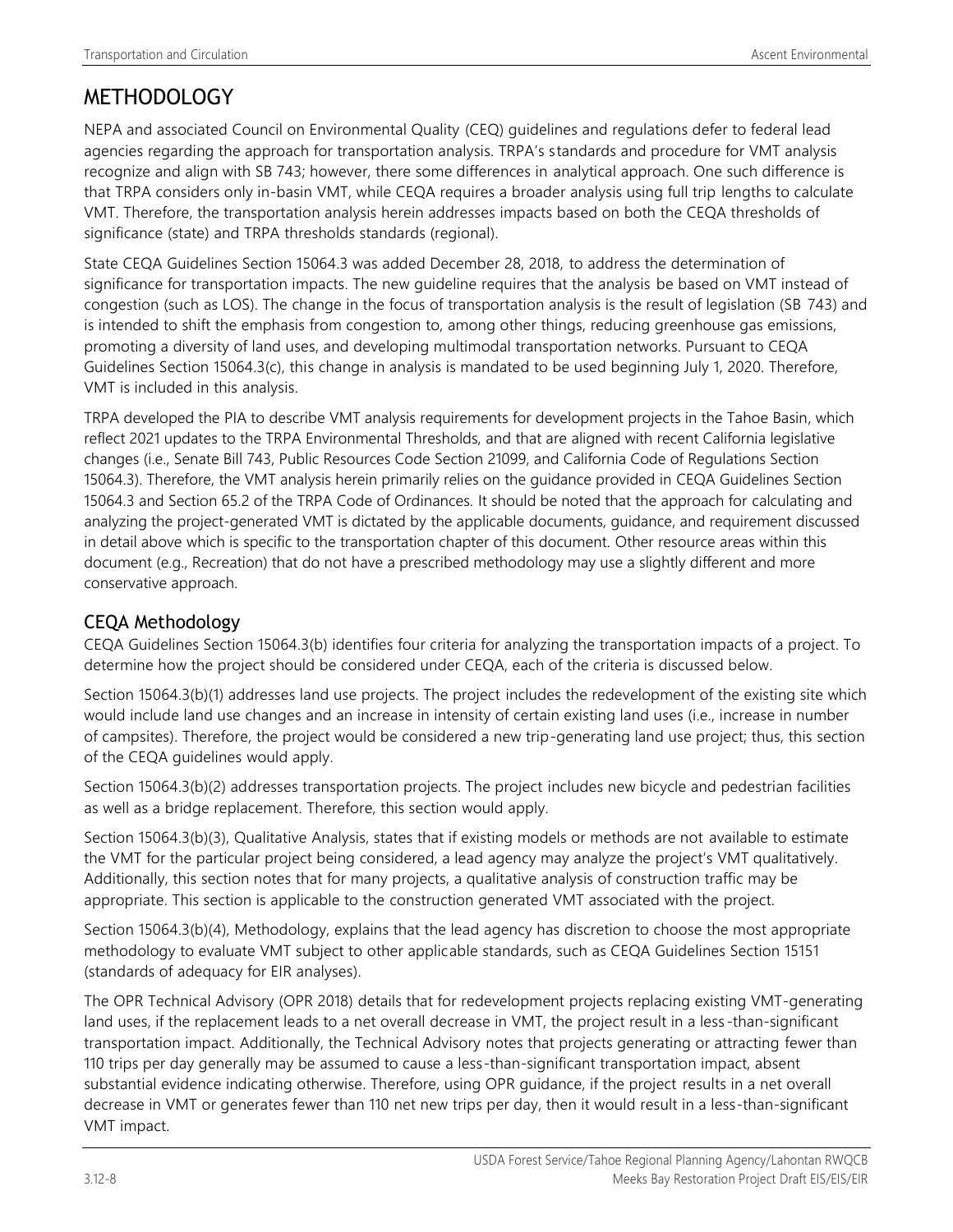Relevant to calculating trips is Section 15064.3, subdivision (a), which states, "For the purposes of this section, 'vehicle miles traveled' refers to the amount and distance of automobile travel attributable to a project." Here, the term "automobile" refers to on-road passenger vehicles, specifically cars and light trucks (OPR 2018). Heavy-duty truck VMT could be included for modeling convenience and ease of calculation (for example, where models or data provide combined auto and heavy truck VMT) but need not be. Therefore, larger on-road construction vehicles that do not fall within the categories of cars and light trucks do not need to be considered in calculations of trips or VMT. Additionally, the Technical Advisory states that when evaluating impacts to multimodal transportation networks, lead agencies generally should not treat the addition of new transit users as an adverse impact.

### TRPA Methodology

The project would redevelop the existing project area; and thus, would be considered a redevelopment project as described in the TRPA Code of Ordinances. For these reasons the net average daily generated VMT is considered against the screening criteria and the TRPA-based analysis herein generally relies on the recommended analysis methodology for redevelopment and recreation projects as described within the TRPA Code of Ordinances and PIA.

TRPA Code Subparagraph 65.2.3.D describes that some project types are presumed to result in a less-than-significant VMT impact absent any evidence to the contrary. These projects are exempt (or "screened") from further VMT analysis but the amount of average daily VMT generated must still be calculated and the mobility mitigation fee must still be paid (TRPA 2021a).

The TRPA Code Subparagraph 65.2.3.D.2 states that projects generating below a certain level of average daily VMT are exempted from further analysis. Based on the location of the project, the generation of up to 715 average daily VMT is considered low-VMT generating. Additionally, TRPA has developed the PIA Tool, which can be used for certain VMT analysis tasks including project screening to determine whether a project is exempt from further VMT analysis. The PIA Tool provides project-generated VMT calculations based on the land use type, size, and location of the project using location-based trip length data from the Tahoe Activity-Based model and Institute of Transportation Engineers (ITE) trip generation rates for non-residential projects. Trip generation is calculated by multiplying the applicable ITE trip generation rate by the related independent variable (e.g., acreage, number of campsites, number of employees) as defined by ITE. Some land uses within the ITE Trip Generation Manual employ parking spaces as the independent variable used to calculate trip generation; however, none of the land uses included as part of the project utilize automobile parking spaces as the independent variable. Thus, any change in the number of parking spaces proposed as part of the project would not influence the project trip generation or VMT as calculated using the TRPA PIA Tool. Additionally, TRPA Code Subparagraph 65.2.3.D.3 states that bicycle, pedestrian, and transit projects (excluding mobility hubs) are exempted from further analysis.

## THRESHOLDS OF SIGNIFICANCE

The thresholds of significance (which include TRPA threshold standards) were developed based on the State CEQA Guidelines, TRPA Threshold Standards, the TRPA Initial Environmental Checklist, LTBMU Forest Plan, and other applicable policies and regulations. Under NEPA, the significance of an effect must consider the context and intensity of the environmental effect. The factors that are considered under NEPA to determine the context and intensity of its effects are encompassed by the thresholds of significance. An alternative would have a significant effect on transportation and circulation if it would:

- conflict with a program, plan, ordinance or policy addressing the circulation system, including transit, roadway, bicycle and pedestrian facilities;
- conflict or be inconsistent with CEQA Guidelines Section 15064.3, Subdivision (b) Regarding Vehicle Miles Traveled;
- substantially increase hazards because of a geometric design feature (e.g., sharp curves or dangerous intersections) or incompatible uses (e.g., farm equipment);
- **P** result in inadequate emergency access;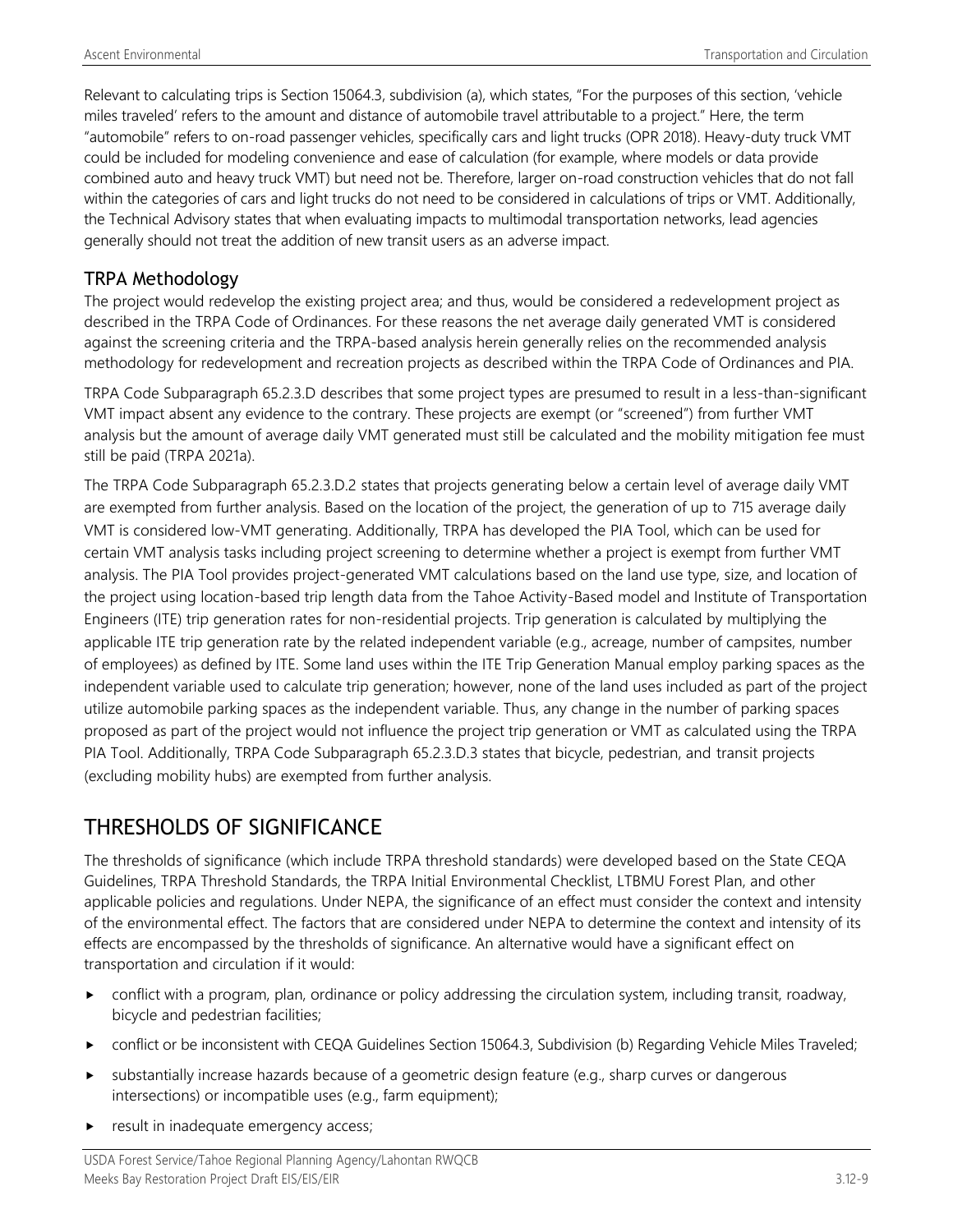- $\triangleright$  substantially impact existing transit, highway, bicycle, or pedestrian facilities or alter present patterns of circulations;
- result in a substantial increase in new average daily VMT such that TRPA threshold standards would be exceeded as defined within Section 65.2, "Air Quality, Greenhouse Gas Reduction, and Mobility Mitigation Program," of the TRPA Code of Ordinances;
- substantially increase traffic hazards to motor vehicles, bicyclists, or pedestrians because of a design feature or incompatible uses; or
- substantially alter waterborne traffic.

## ENVIRONMENTAL IMPACTS AND MITIGATION MEASURES

### Impact 3.12-1: Conflict with a Program, Plan, Ordinance or Policy Addressing the Circulation System, Including Transit, Roadway, Bicycle, and Pedestrian Facilities

The Meeks Bay Restoration Project would involve removal of the marina and full restoration of Meeks Creek, lagoon, and barrier beach within the project area. All four action alternatives would make improvements to upland recreation facilities including construction of multi-use paths and bike storage, additional amenities in the day-use areas, and the reconfiguration of the Meeks Bay Resort Campground and Meeks Bay Campground. The consistency of all action alternatives with the RTP, SR 89 Corridor Plan, and ATP result in no conflicts with a program, plan, ordinance, or policy addressing bicycle and pedestrian systems. Therefore, the impacts on bicycle and pedestrian facilities under Alternatives 1, 2, 3, and 4 would be beneficial.

The RTP and SR 89 Corridor Plan include plans for future transit service in the area. The project includes the implementation of infrastructure consistent with those plans; and thus, would not conflict with a program, plan, ordinance, or policy addressing transit services. For this reason, impacts to transit services for Alternatives 1 through 4 would be less than significant.

Under the No Action Alternative, no changes to the existing facilities or project area would be made. The pedestrian and cycling circulation system would remain the same, and the demand for transit services would not change. Therefore, there would be no conflict with a program, plan, ordinance or policy addressing bicycle and pedestrian systems or transit services. Thus, the No Action Alternative would result in no impact.

#### No Action Alternative

Under this alternative, there would be no restoration and the marina would remain. There would be no changes to the operations of the facilities on site, which includes a total of 76 campsites and two day-use areas. The configuration of parking would not change, and the internal roadway network would remain the same. There would be no change to the project area in terms of pedestrian circulation and cycling. Therefore, the No Action Alternative would not disrupt existing or planned bicycle/pedestrian facilities, nor would it create inconsistencies with any adopted plans, guidelines, policies, or standards related to bicycle or pedestrian systems. For these reasons, there would be no impact.

#### Alternative 1: Restoration with Boating Pier

#### Bicycle and Pedestrian Facilities

Alternative 1 would involve improvements to the upland recreation facilities that includes the construction of two multi-use paths (one path combined with the SR 89 bridge replacement and one path that includes a separate bridge crossing over the creek) and bike storage. The multi-use paths would connect to an existing shared-use path which currently ends in the northern part of the project area. The multi-use paths would continue south, one through the middle of the project area, providing direct access to the day-use areas and campsites, and one along SR 89 and located on the bridge, the alignment to be determined through implementation planning from the SR 89 Corridor Plan. The separate multi-use path bridge across the restoration area would provide pedestrian access between the north and south sides of Meeks Bay. New bike parking areas and bike racks would be installed near both day-use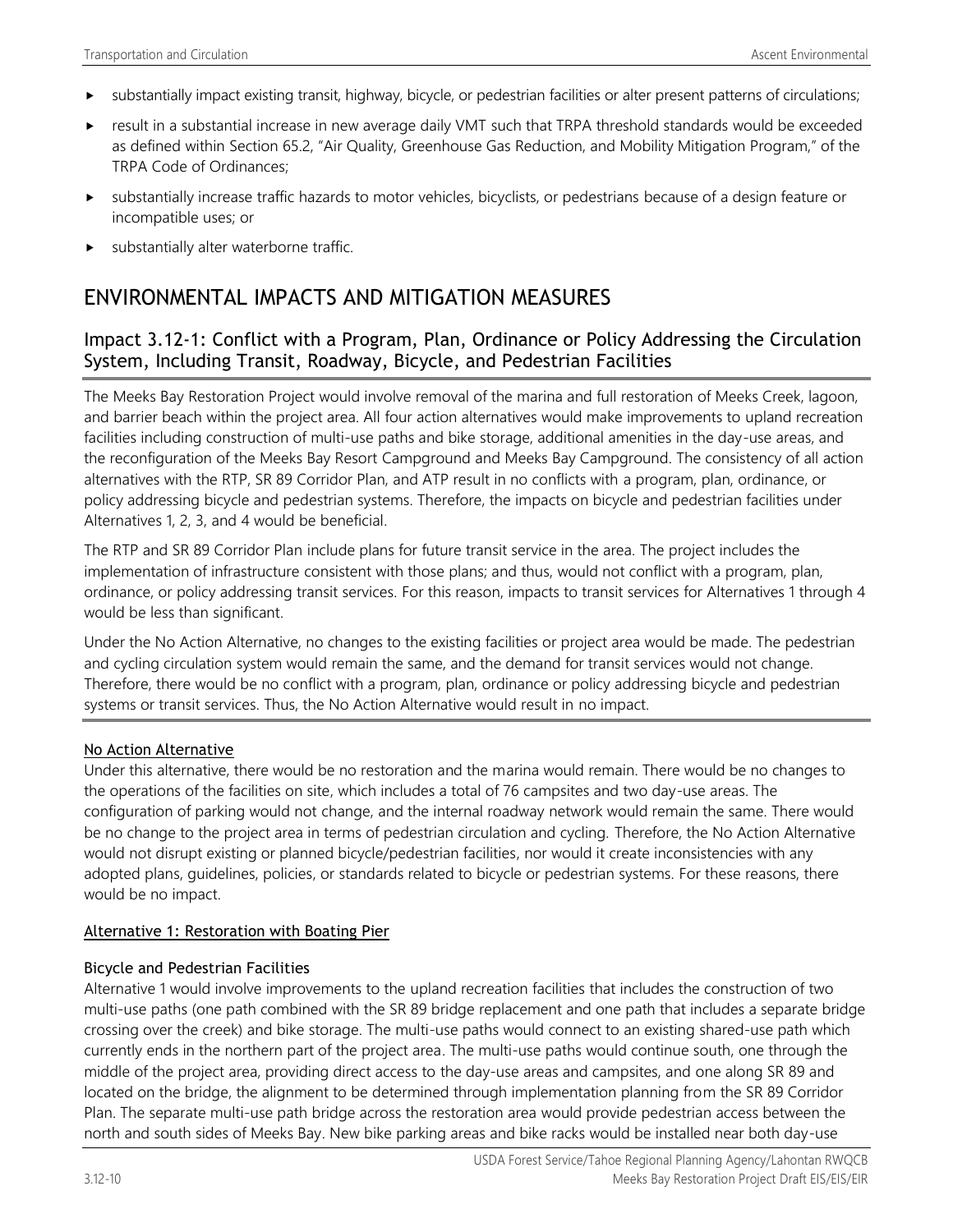areas to accommodate cyclists accessing the project area via the new multi-use path. The addition of the multi-use paths would be compatible with the SR 89 Corridor Plan, RTP, and ATP. Specifically, the extension of the existing multi-use path meets the following goals outlined in the SR 89 Corridor Plan:

- Provide a quality travel experience for all;
- Improve the environment;
- Advance safety; and
- Create comfortable, connected, and convenient transit and trail systems (TRPA et al. 2020).

The SR 89 Corridor Plan distinguishes the routing and construction of the Tahoe Trail through Meeks Bay as a key project for the Meeks Bay segment (TRPA et al. 2020:106). Additionally, the 2020 RTP identifies several trail improvements, including the implementation of key segments of the West Shore Tahoe Trail which would connect Spring Creek Road and Meeks Bay by 2035. The Class I shared-use path alignment would be determined from the SR 89 Trail Feasibility Study (TRPA 2021c:62). The RTP also identifies Meeks Bay Highway Corridor Improvements in its list of projects which includes formalizing and upgrading parking access to the wilderness at Meeks Bay trailhead and constructing a new multi-use path and bridge (TRPA 2021c:163). The multi-use paths planned for the Meeks Bay project would provide a connection that would satisfy and not conflict with the intent of any of the plans discussed above. Two additional campsites would result in a slight increase in visitation but would have a negligible effect on bicycle and pedestrian facilities. The planned improvements would also result in the realignment of roadways near the entrance and day-use area at Meeks Bay Resort and provide enhanced internal circulation for pedestrians and bicyclists in the project area.

Therefore, implementation of Alternative 1 would not conflict with a program, plan, ordinance, or policy addressing bicycle and pedestrian facilities. Additionally, the implementation of the multi-use paths and reconfiguration of the internal circulation network would be consistent with existing area plans. Because the alternative would implement multi-use paths identified in those plans, the impact on bicycle and pedestrian facilities would be a beneficial effect.

#### Transit Services

The RTP envisions a built-out transit system by 2045 with frequent service operating every 15 minutes in the project corridor (TRPA 2021c:53-54). Additionally, the SR 89 Corridor Plan recommends a bus stop at Meeks Bay (TRPA et al. 2020:106-107). Located along a core route and because of high rates of recreational activity in the area, recreational activities located at Meeks Bay generate demand for transit. The SR 89 Corridor Plan notes that an average of 1.8 million annual visitors used the SR 89 corridor in 2014, and the RTP Travel Demand Analysis found that 8 percent of recreational travel is taken by transit.

To support the RTP and SR 89 Corridor Plan visions for future transit service in the area, Alternative 1 would include the implementation of infrastructure to accommodate a future transit stop such as a bus pull out if such a stop is not provided along SR 89 outside of the project area. Coordination with TART would inform the appropriate location and facility type for future bus service in the area. Therefore, implementation of Alternative 1 would not conflict with a program, plan, ordinance, or policy addressing transit services. Thus, the impact on transit services would be less than significant.

#### Alternative 2: Restoration with Pedestrian Pier

Restoration and reconfiguration of the site, and campsite reorganization associated with Alternative 2 are similar to those discussed in Alternative 1. Alternative 2 would construct two multi-use paths through the project area and each would include construction of a separate bridge over the creek. One path would closely following the highway and the other path would be more centrally located through the project area. Construction of the multi-use paths onsite would connect to an existing shared-use path that currently ends in the northern part of the project area and the paths align with the intent of the SR 89 Corridor Plan, RTP, and ATP to promote non-automobile modes of transportation similar to Alternative 1 described above. Additionally, Alternative 2 includes the construction of an approximately 100-foot-long pedestrian pier which would not allow for motorized boat access. The pier would improve public recreational access to the lake for pedestrians.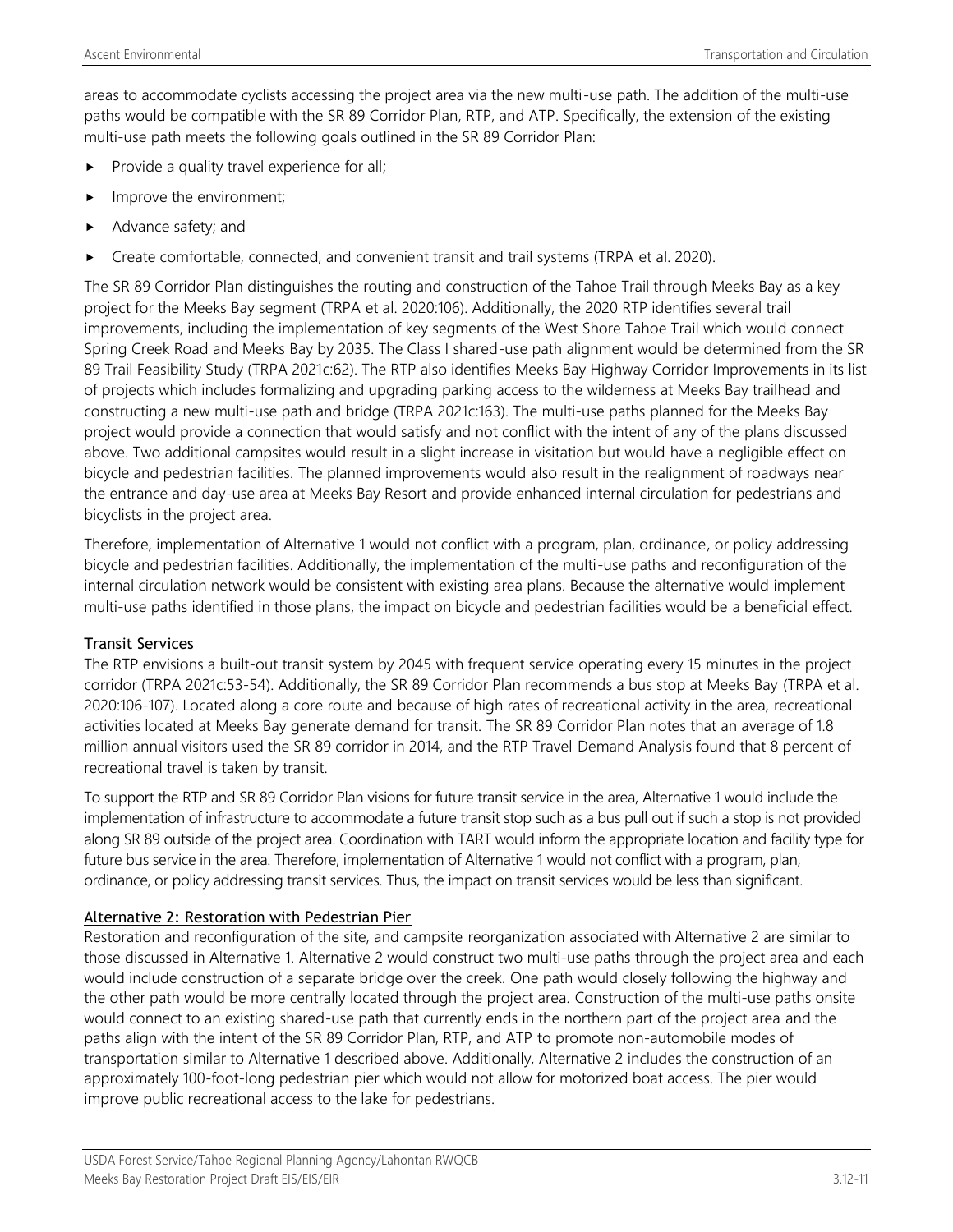Therefore, implementation of Alternative 2 would not conflict with a program, plan, ordinance, or policy addressing bicycle and pedestrian facilities. Additionally, the implementation of the multi-use paths and reconfiguration of the internal circulation network would be consistent with existing plans for the area. Because the alternative would implement multi-use paths identified in those plans, the impact on bicycle and pedestrian facilities would be a beneficial effect.

Alternative 2 would not conflict with plans for future transit in the project area for the reasons discussed in Alternative 1. The RTP and SR 89 Corridor Plan envision expanded transit service in the vicinity of the project, and consistent with those plans the project includes the implementation of infrastructure to accommodate a transit stop within the project area. For this reason, the impact associated with transit services would be less than significant.

#### Alternative 3: Restoration with No Pier

Restoration and reconfiguration of the site and the construction of the multi-use paths associated with Alternative 3 are similar to those in Alternative 2. As discussed above, the construction of the multi-use paths in the project area align with the intent of the SR 89 Corridor Plan, RTP, and ATP.

Therefore, implementation of Alternative 3 would not conflict with a program, plan, ordinance, or policy addressing bicycle and pedestrian facilities. Additionally, the implementation of the multi-use paths and reconfiguration of the internal circulation network would be consistent with existing area plans. Because the alternative would implement multi-use paths identified in those plans, the impact on bicycle and pedestrian facilities would be beneficial.

Alternative 3 would not conflict with plans for future transit in the project area as discussed in Alternatives 1 and 2. The RTP and SR 89 Corridor Plan envision expanded transit service in the vicinity of the project, and consistent with those plans the project includes the implementation of infrastructure to accommodate a transit stop within the project area. For this reason, the impact associated with transit services would be less than significant.

#### Alternative 4: Preferred Alternative

Alternative 4 would result in the same improvements related to bicycle and pedestrian systems as those described above for Alternative 1. Because the alternative would implement multi-use paths identified in those plans, the impact on bicycle and pedestrian facilities would be beneficial.

Implementation of Alternative 4 would result in the same improvements related to transit services as those described above for Alternative 1. Therefore, implementation of the Alternative 4 would not conflict with a program, plan, ordinance, or policy addressing transit services. Thus, the impact on transit services would be less than significant.

#### Mitigation Measures

No mitigation is required for this impact.

## Impact 3.12-2: Conflict or Be Inconsistent with CEQA Guidelines Section 15064.3, Subdivision (b) Regarding Vehicle Miles Traveled

By virtue of marina removal and other project area changes (e.g., change in number of campsites and parking spaces) associated with Alternatives 1 through 4, the action alternatives would result in a decrease in average daily trips and average daily VMT. Thus, the action alternatives would not exceed the CEQA screening threshold or the TRPA screening criteria for VMT of 110 average daily trips and 715 average daily VMT, respectively. As such, the impacts under Alternatives 1, 2, 3, and 4 would result in a less-than-significant impact.

The No Action Alternative would not result in an increase in average daily trips or VMT. There would be no impact related to VMT from the No Action Alternative.

#### No Action Alternative

As discussed in Chapter 2, "Description of the Proposed Action and Alternatives," the No Action Alternative would involve no physical improvements or changes to the project area or any substantial changes in management approaches. Existing operation and maintenance of the existing facilities on the project area would continue. As such,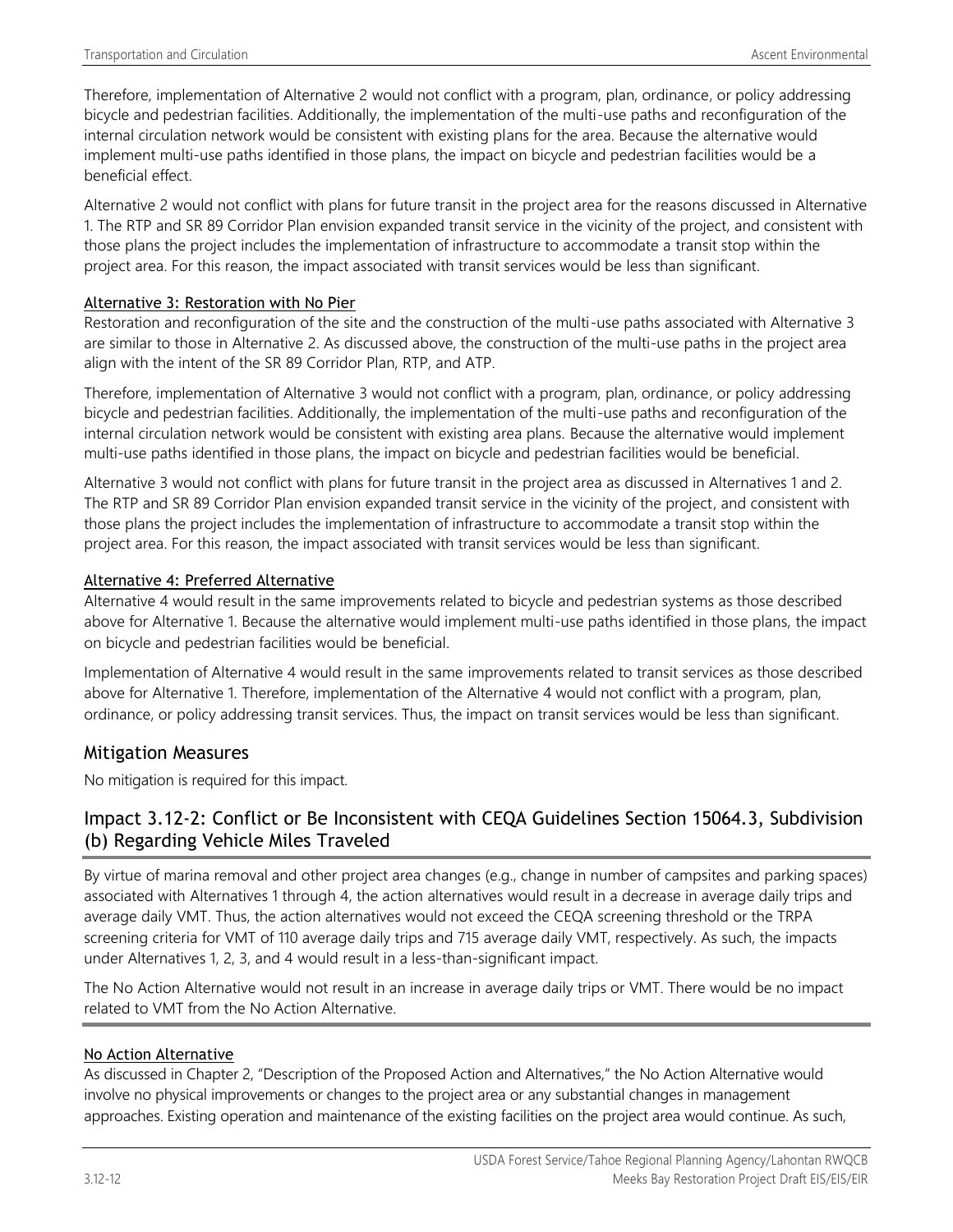the No Action Alternative would not result in any changes in the number of trips generated or associated VMT; therefore, there would be no impact related to the No Action Alternative.

#### Alternative 1: Full Restoration with Boating Pier

As discussed in Chapter 2, Alternative 1 would result in the removal of the existing marina, 120 boat slips, and boat ramp. Additionally, it would include the construction of a centrally located pier to accommodate recreational boaters and an emergency services boat and increased capacity for day visitors (i.e., larger day-use area with better accessibility and additional picnic tables). The total number of campsites under Alternative 1 would range from 36 to 42 sites as compared to the existing 40 campsites. Although it is possible that the total number of campsites could decrease under Alternative 1, to provide a conservative analysis it is assumed that the number of campsites would increase by up to two, from 40 sites to 42 sites. Additionally, the project would accommodate a future transit stop (either within the project area or nearby on SR 89) and new proposed bike and pedestrian infrastructure as detailed in Chapter 2.

The proposed public pier is an accessory structure within a multiple-use facility (e.g., the project area which is a recreation site providing opportunities for camping, boating, picnicking, swimming, and beach use) and not the primary land use that would generate vehicular trips (e.g., public beach). Thus, the proposed public pier would function as an accessory structure that would not generate additional vehicle trips beyond those trips already generated by the campsites, public beach, or other primary land use. Consistent with TRPA Code Subparagraph 65.2.3.D.3 and the OPR Technical Advisory, the transit and active transportation infrastructure improvements proposed under Alternative 1 would generally reduce VMT and are therefore screened from further analysis.

Consistent with guidance provided in the PIA for the evaluation of redevelopment projects, the net average daily VMT generation is considered against the TRPA screening criteria. This requires a calculation of the net change in average daily VMT associated with implementation of the project. Additionally, because the PIA Tool considers only in-basin VMT and does not account for the portion of trips that may fall outside of the Tahoe Basin, the average daily VMT calculated using the PIA Tools is not utilized for the purposes of CEQA. Therefore, the number of average daily trips was also calculated using the PIA Tool for comparison against the OPR recommended 110 trips per day CEQAbased screening threshold.

Calculation of the average daily trips and existing average daily VMT for the marina, which would be removed as part of the project, and the two additional campsites as proposed under Alternative 1 was conducted using the PIA Tool. The results of the analysis conducted using the PIA Tool are shown in Table 3.12-1. For detailed data and calculations see Appendix E.

| Alternative 1 Components          | Average Daily Trips | Average Daily VMT | Exceeds CEQA Screening<br>Threshold of 110 net new trips<br>per day? (Yes/No) | Exceeds TRPA Screening<br>Criteria of 715 net new<br>average daily VMT? (Yes/No) |
|-----------------------------------|---------------------|-------------------|-------------------------------------------------------------------------------|----------------------------------------------------------------------------------|
| Marina <sup>1</sup> (removal)     | $-290$              | $-3.291$          | <b>NA</b>                                                                     | NA                                                                               |
| Campsites <sup>2</sup> (addition) | 26                  | 286               | <b>NA</b>                                                                     | NA                                                                               |
| <b>TOTAL</b>                      | $-264$              | $-3.005$          | No                                                                            | No                                                                               |

**Table 3.12-1 Alternatives 1, 2, and 4 VMT Screening Analysis**

Notes: VMT = Vehicle Miles Traveled, NA = not applicable

 $1$  Based on the ITE Trip Rate (2.41) for average daily trips generated per marina slip documented in the PIA Tool (see Appendix E)

<sup>2</sup> Based on the ITE Trip Rate (12.57) for average daily trips generated per campsite documented in the PIA Tool (see Appendix E)

Source: Compiled by Ascent Environmental in 2022.

As shown in Table 3.12-1, Alternative 1 would not exceed the CEQA screening threshold or the TRPA screening criteria for VMT. The addition of infrastructure to accommodate a future transit stop and the proposed bike and pedestrian infrastructure that would provide improved internal and external multimodal connections would likely yield trip reductions; thus, there would be a reduction in the need for on-site parking.

In summary, the changes proposed under Alternative 1 (removal of the marina and development of up to two additional campsites), would result in a decrease in average daily trips and average daily VMT; and thus, would not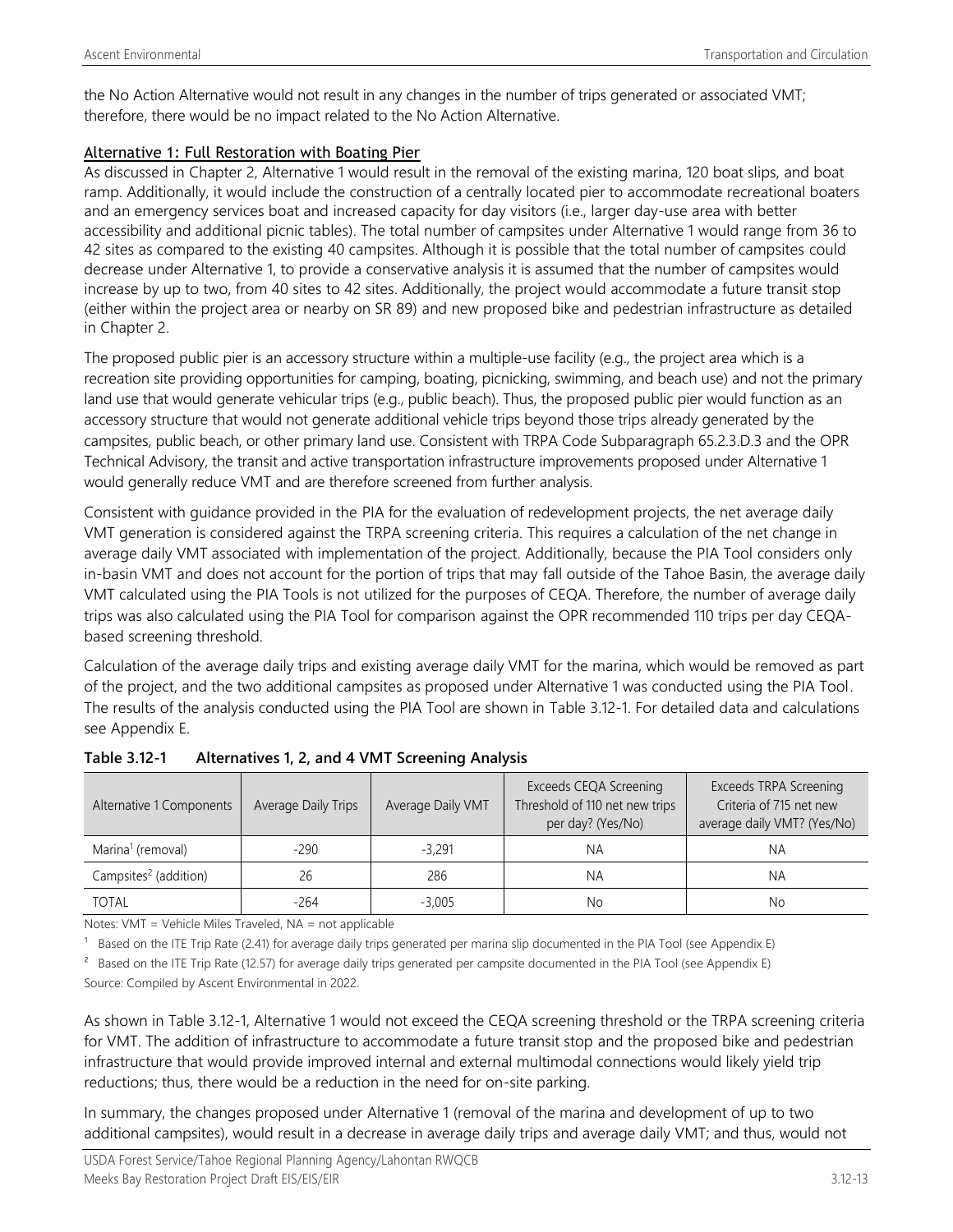exceed the CEQA screening threshold or the TRPA screening criteria for VMT. Therefore, Alternative 1 would result in a less-than-significant impact associated with VMT.

#### Alternative 2: Full Restoration with Pedestrian Pier

As discussed in Chapter 2, Alternative 2 would include the construction of a centrally located pier with pedestrian access, but no motorized boat access. Other aspects of the Alternative 2 including removal of the existing marina and boat ramp, increased capacity for day visitors, and the potential addition of up to two campsites would be consistent with Alternative 1, described above. As described for Alternative 1 above, the proposed pedestrian pier would function as accessory structure that would not generate additional vehicle trips beyond those trips already generated by the campsites, public beach, or other primary land use. Consistent with Alternative 1, the addition of transit, bicycle, and pedestrian infrastructure improvements planned under Alternative 2 are screened from further analysis. Similar to Alternative 1, land use changes under Alternative 2 would include removal of the marina and development of up to two additional campsites. Thus, similar to the analysis and findings in Alternative 1, Alternative 2 would result in a decrease in average daily trips and average daily VMT (see Table 3.12-1); and thus, would not exceed the CEQA screening threshold or the TRPA screening criteria for VMT. This impact would be less than significant.

#### Alternative 3: Full Restoration with No Pier

As discussed above for Alternative 1, Alternative 3 would result in the removal of the existing marina and boat ramp. Additionally, it would include increased capacity for day visitors (i.e., larger parking area) and Alternative 3 would increase capacity at the campgrounds with up to 22 additional campsites (i.e., from 76 to up to 98 total campsites). This alternative would include up to 14 additional parking spaces; however, as described above under "TRPA Methodology," this change in the number of parking spaces would not influence the trip generation or VMT of Alternative 3, as calculated using the TRPA PIA Tool.

The project would include infrastructure to accommodate a future transit stop that could be within the project area or along SR 89 and new bike and pedestrian infrastructure as detailed in Chapter 2. However, consistent with TRPA Code Subparagraph 65.2.3.D.3 and the OPR Technical Advisory, the transit and active transportation infrastructure improvements proposed under Alternative 3 would reduce VMT; and thus, are screened out from further analysis.

Consistent with guidance provided in the PIA for the evaluation of redevelopment projects, the net average daily VMT generation is considered against the screening criteria. This requires a calculation of the net change in average daily VMT associated with implementation of the project. Additionally, as described above for Alternative 1, the number of average daily trips was also calculated using the PIA Tool for comparison against the OPR recommended 110 trips per day CEQA-based screening threshold.

The PIA Tool was used to calculate the average daily trips and existing average daily VMT for the marina, which would be removed as part of the project, and up to 22 additional campsites as proposed under Alternative 3. The results of the analysis conducted using the PIA Tool are shown in Table 3.12-2. For detailed data and calculations see Appendix E.

|                                   | <b>Average Daily Trips</b> | Average Daily VMT | Exceeds CEQA Screening<br>Threshold of 110 net new trips<br>per day? (Yes/No) | Exceeds TRPA Screening<br>Criteria of 715 net new<br>average daily VMT? (Yes/No) |
|-----------------------------------|----------------------------|-------------------|-------------------------------------------------------------------------------|----------------------------------------------------------------------------------|
| Marina <sup>1</sup> (removal)     | $-290$                     | $-3.291$          | ΝA                                                                            | ΝA                                                                               |
| Campsites <sup>2</sup> (addition) | 277                        | 3.147             | ΝA                                                                            | NА                                                                               |
| <b>TOTAL</b>                      | $-13$                      | -144              | Nο                                                                            | No.                                                                              |

**Table 3.12-2 Alternative 3 VMT Screening Analysis**

Notes: VMT = Vehicle Miles Traveled, NA = not applicable

 $^1$  Based on the ITE Trip Rate (2.41) for average daily trips generated per marina slip documented in the PIA Tool (see Appendix E)

<sup>2</sup> Based on the ITE Trip Rate (12.57) for average daily trips generated per campsite documented in the PIA Tool (see Appendix E)

Source: Compiled by Ascent Environmental in 2022.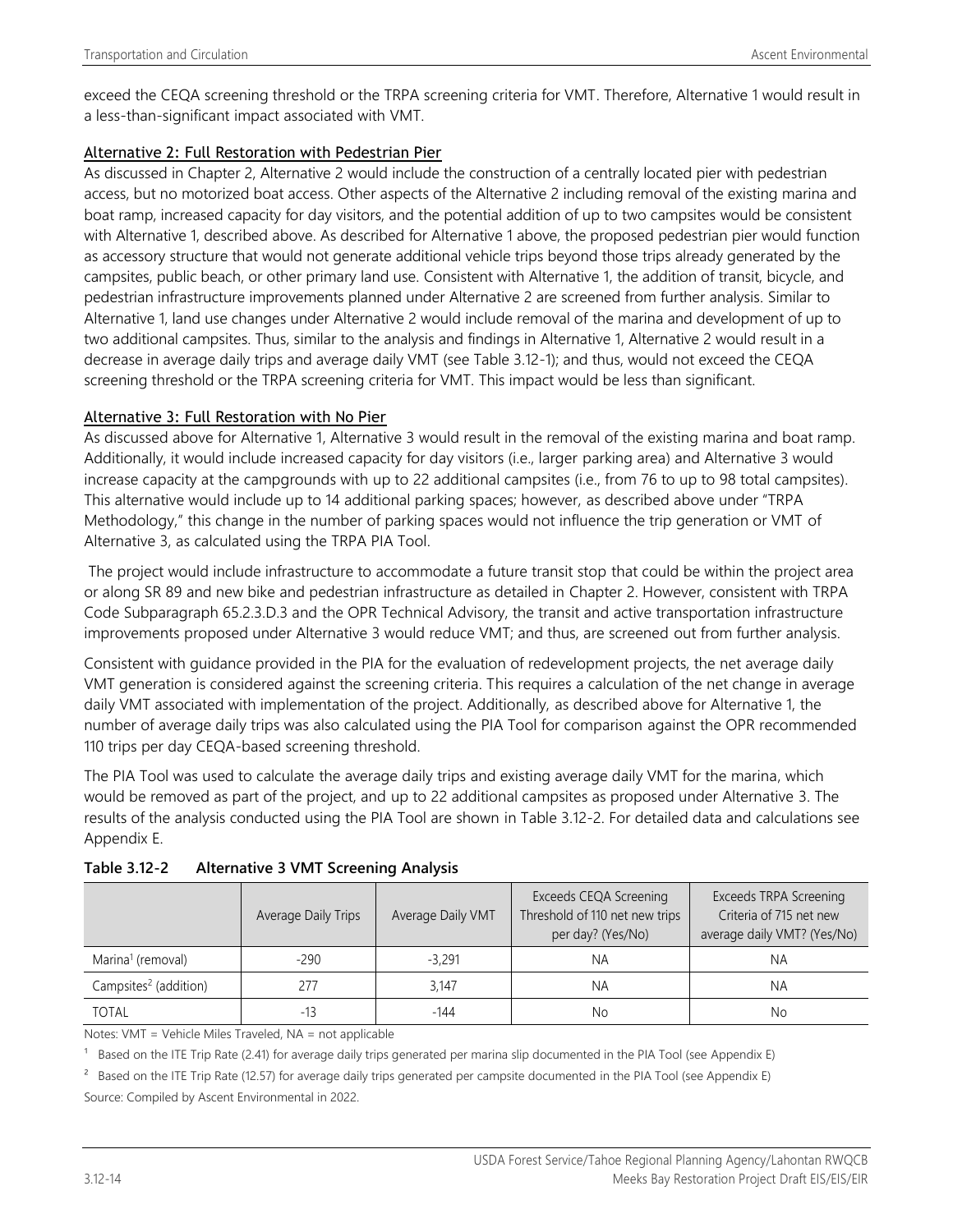As shown in Table 3.12-2, Alternative 3 would not exceed the CEQA screening threshold or the TRPA screening criteria for VMT. The addition of infrastructure to accommodate a future transit stop and the proposed bike and pedestrian infrastructure that would provide improved internal and external multimodal connections would likely yield trip reductions; and thus, a reduction in the need for on-site parking.

In summary, the changes proposed under Alternative 3 (removal of the marina and development of up to 22 additional campsites), would result in a decrease in average daily trips and average daily VMT; and thus, would not exceed the CEQA screening threshold or the TRPA screening criteria for VMT. Therefore, Alternative 3 would result in a less-than-significant impact associated with VMT.

#### Alternative 4: Preferred Alternative

Alternative 4 would result in similar changes related to the marina and boat ramp, campgrounds, multi-use paths, transit facility, and other recreation facilities compared to Alternative 1. Additionally, similar to Alternative 3, this alternative would include the construction of a paddle launch facility and would include up to 14 additional parking spaces; however, as described above under "TRPA Methodology," this change in the number of parking spaces would not influence the trip generation or VMT of Alternative 3, as calculated using the TRPA PIA Tool. Consistent with TRPA Code Subparagraph 65.2.3.D.3 and the OPR Technical Advisory, the transit and active transportation infrastructure improvements proposed under Alternative 4 would generally reduce VMT; and thus, are screened from further analysis.

The net average daily VMT resulting from implementation of Alternative 4 would be similar to those described above for Alternative 1 and are shown in Table 3.12-1. For detailed data and calculations see Appendix E. As shown in Table 3.12-1, Alternative 4 would not exceed the CEQA screening threshold or the TRPA screening criteria for VMT. The addition of infrastructure to accommodate a future transit stop and the proposed bike and pedestrian infrastructure that would provide improved internal and external multimodal connections would likely yield trip reductions.

In summary, the changes proposed under Alternative 4 (removal of the marina and development of up to two additional campsites), would result in a decrease in average daily trips and average daily VMT; and thus, would not exceed the CEQA screening threshold or the TRPA screening criteria for VMT. Therefore, Alternative 4 would be considered a low-VMT generating project and is exempted from further analysis and presumed to not result in a substantial increase in VMT. Alternative 4 would result in a less-than-significant impact related to VMT.

#### Mitigation Measures

No mitigation is required for this impact.

## Impact 3.12-3: Substantially Increase Transportation Hazards due to a Design Feature or Incompatible Uses

The new SR 89 bridge proposed by Alternatives 1 through 4 would not include any design features, such as a sharp curve or new intersection, or incompatible uses that would result in transportation safety hazards. Alternatives 1 through 4 would remove the marina and boat ramp, which would eliminate trailers with motorized boats from entering and exiting the project area or traveling through the project area, thereby reducing hazards on the highway and for bicyclists and pedestrians in the project area. The project would be required to follow all Caltrans guidelines and regulations to meet all design and safety standards during construction and operations. The project also includes a resource protection measure (see Appendix A) requiring preparation and implementation of a traffic management plan to maintain safety and minimize traffic disturbance during construction activities. For these reasons, the project would not substantially increase transportation-related hazards; therefore, the impacts under Alternatives 1, 2, 3, and 4 would be less than significant.

Under the No Action Alternative, no construction activity would take place and the Meeks Bay recreation area, campground configuration, and operations would remain the same. There would be no impact relative to hazards due to a design feature or incompatible use.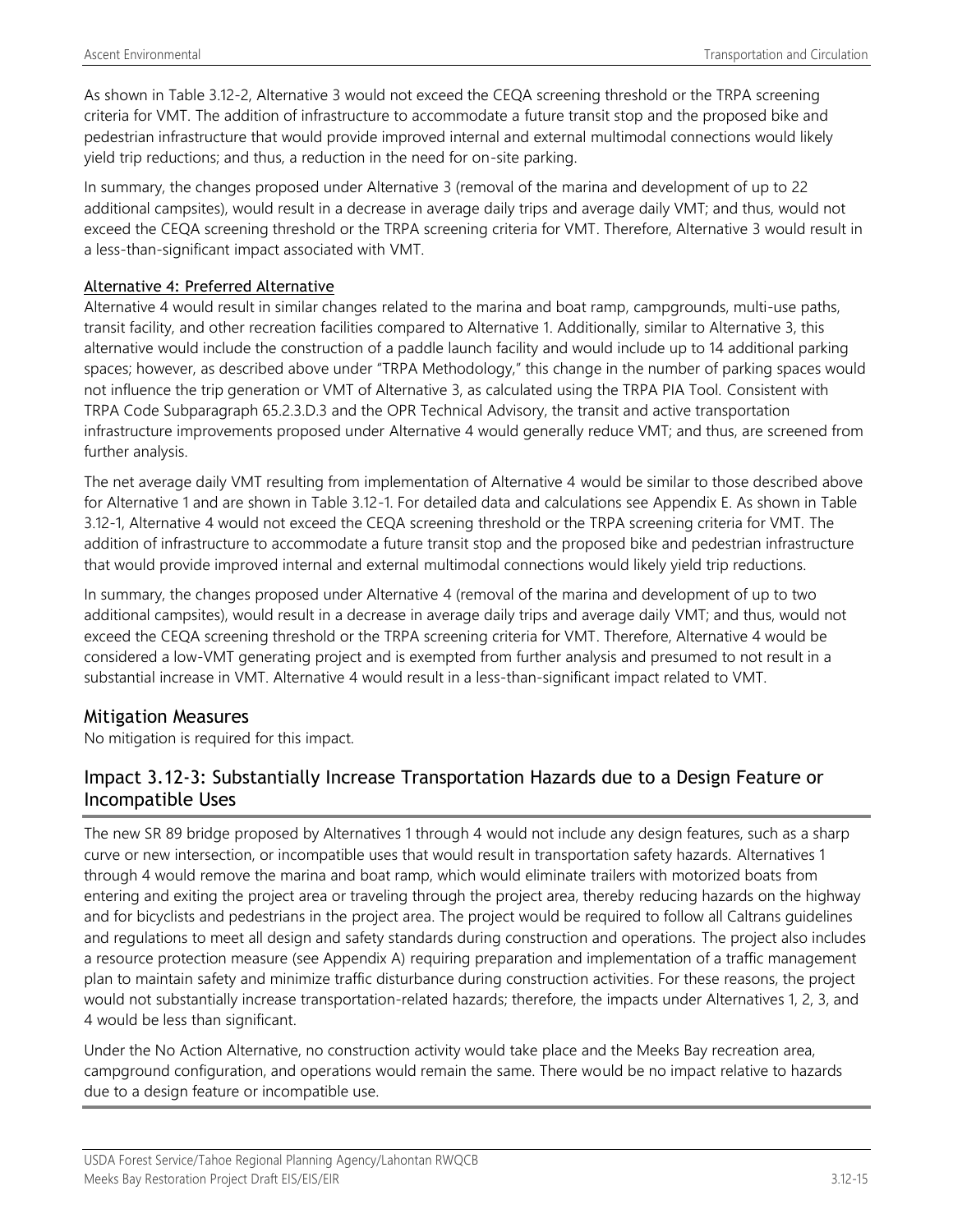#### No Action Alternative

Under this alternative, there would be no restoration and the marina would remain as is. There would be no changes to the operations of the facilities on site, which includes a total of 76 campsites and two day-use areas. The configuration of parking would not change, the internal roadway network would remain the same, and the SR 89 bridge would not be replaced. There would be no changes to the project area and construction would not take place. Therefore, the No Action Alternative would not substantially increase hazards due to a design feature or incompatible uses. For these reasons, there would be no impact.

#### Alternative 1: Restoration with Boating Pier

Alternative 1 would involve restoration of Meeks Creek, removal of the marina and boat ramp, construction of two multi-use paths, reconfiguration of the day-use areas and parking, reconstruction of cabins, replacement of the SR 89 bridge that would include a multi-use path, and upgrading or relocating of utility infrastructure. Circulation improvements would reduce the number of internal roadways by the Meeks Bay Resort entrance and day-use areas. Potential conflicts between bicyclists and pedestrians on the multi-use paths where they cross roadways in the project area are further addressed in Impact 3.1-2 in Section 3.1, "Recreation."

Alternative 1 includes construction of a boating pier but would remove the marina and boat ramp. Removal of the marina and boat ramp would result in no trailers for motorized boats entering and exiting the project area or traveling through the northern part of the project area, thereby reducing hazards for bicyclists and pedestrians in the parking lots. The boating pier would meet design and accessibility standards that are further discussed in Chapter 2, "Description of the Proposed Action and Alternatives."

The new SR 89 bridge would not include any design features, such as a sharp curve or new intersection, or incompatible uses that would result in transportation safety hazards.

The project is subject to USDA Forest Service and Caltrans review processes that would ensure that the project design would comply with all applicable industry roadway/driveway design standards. In accordance with Caltrans and industrywide standards, the project would provide adequate sight distance at all access points. All daily campground operations would remain the same and the boating pier would be managed by USDA Forest Service staff or a concessionaire.

#### Construction

All phases of transportation infrastructure construction would comply with Caltrans standards and regulations. Construction staging would be located within the project area in paved areas or previously disturbed areas outside of the restoration areas. As discussed in Chapter 2, construction best management practices (BMPs) would be implemented in accordance with all standards and Caltrans requirements, such as those found in the CA-MUTCD, Part 6: Temporary Traffic Control and California Highway Design Manual.

Additionally, a traffic management plan would be developed as a resource protection measure that is part of the project and implemented with input from the USDA Forest Service and Caltrans. Traffic control measures would be required on site to minimize lane closures, maintain emergency access, and limit delays during the SR 89 bridge replacement (emergency access is further discussed under Impact 3.12-4). All project construction activity would follow Caltrans regulations in the following documents:

- California Manual of Uniform Traffic Control Devices (CA MUTCD): adopts uniform standards and specifications for all official traffic control devices in California.
- Caltrans Highway Design Manual: establishes uniform policies and procedures to carry out the state highway design functions of Caltrans.
- Caltrans Encroachment Permits: may need to be obtained for all proposed activities related to the placement of encroachments within, under, or over the state highway rights of way.
- Work Zone Safety Standards, Traffic Safety Devices and Traffic Safety Systems Guidance: establishes policies and procedures for traffic safety systems, including barriers, guardrail, crash attenuators, and end treatments and provides guidance for application of safety systems.
- All other applicable Caltrans regulations and documents.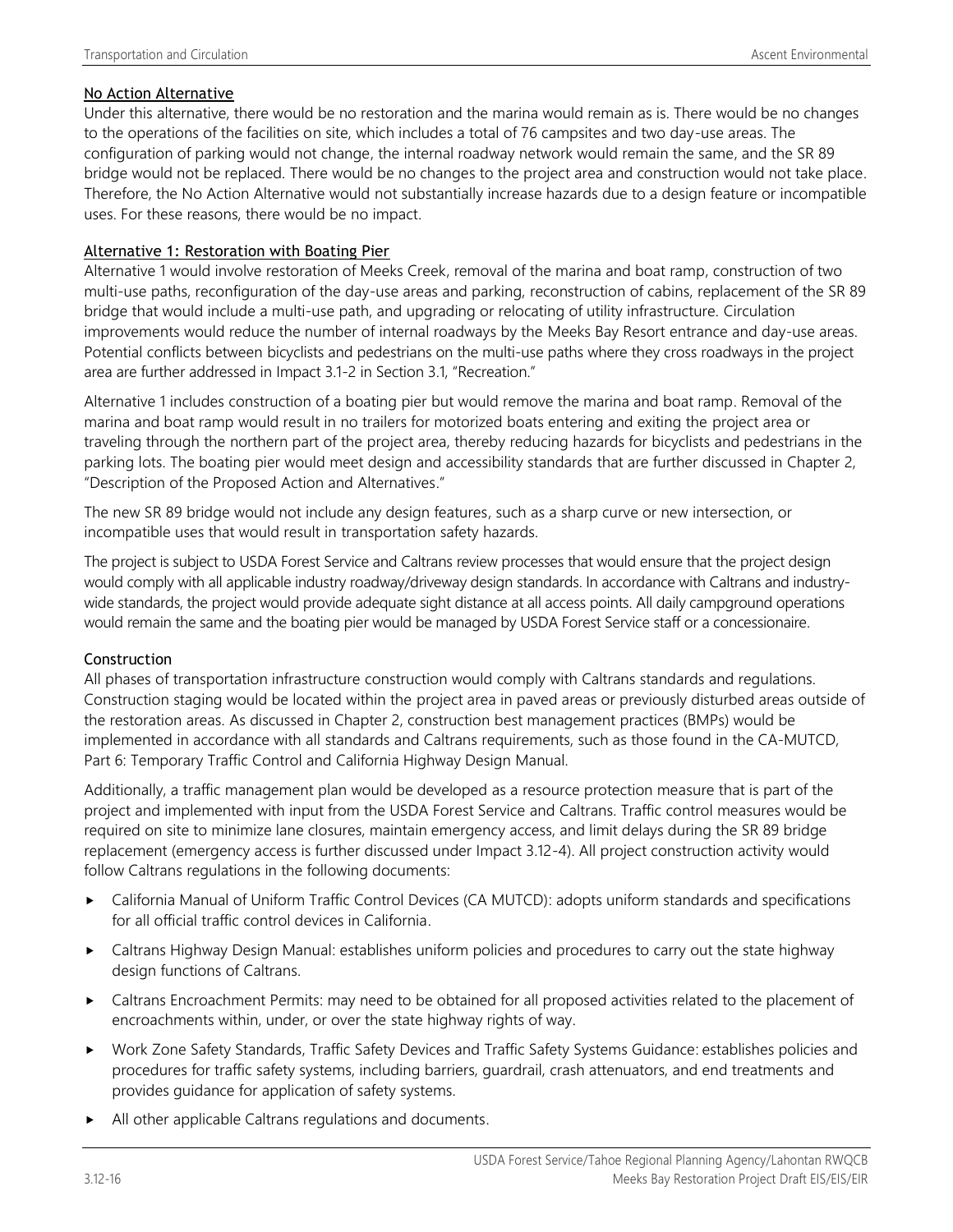Construction traffic impacts would be localized and temporary; however, during construction of the project, traffic operations could be degraded. For this reason, the project would be required to follow all Caltrans protocols, as discussed above, and develop a traffic management plan that would include measures such as maintaining continuous emergency access through the project area, temporary signage, and reduced vehicle speeds to maintain safety and minimize traffic disturbance during construction activities. Thus, the impact related to hazards because of a design feature or incompatible uses would be less than significant.

#### Alternative 2: Full Restoration with Pedestrian Pier

Restoration of Meeks Creek, removal of the marina and boat ramp, construction of two multi-use paths, reconfiguration of the day-use areas and parking, SR 89 bridge replacement, and upgrading or relocating of utility infrastructure associated with Alternative 2 are similar to those discussed in Alternative 1. Similar to Alternative 1, Alternative 2 would also result in circulation improvements for cyclists and pedestrians to reduce the number of internal roadways near the entrance and day-use area at Meeks Bay Resort.

Alternative 2 includes the construction of an approximately 100-foot-long pedestrian pier, which would not allow motorized boat access. Alternative 2 would result in the same reduction in hazards associated with motorized boating trailers as described above for Alternative 1. A universally accessible walkway would connect the pedestrian pier to the day-use and parking areas. Similar to Alternative 1, the SR 89 bridge replacement would be required to meet Caltrans design standards.

### Construction

The construction activities under Alternative 2 would be similar to those discussed for Alternative 1. The SR 89 bridge replacement may require periods of lane closure, which is further discussed below under Impact 3.12-4. All phases of construction would comply with Caltrans standards and regulations for all elements of the project, as described above for Alternative 1, and develop a traffic management plan (see the description of construction details under Section 2.10.2, "State Route 89 Bridge Replacement") that would maintain safety and minimize traffic disturbance during construction activities. Thus, the project would not substantially increase hazards related to transportation for residents or visitors in the area.

Therefore, Alternative 2 would not substantially increase hazards because of a design feature or incompatible uses and the impact would be less than significant.

#### Alternative 3: Restoration with No Pier

Restoration of Meeks Creek, removal of the marina and boat ramp, construction of two multi-use paths, reconfiguration of the day-use areas and parking, SR 89 bridge replacement, and upgrading or relocating of utility infrastructure associated with Alternative 3 are similar to those discussed in Alternatives 1 and 2. Similar to Alternatives 1 and 2, Alternative 3 would result in circulation improvements for cyclists and pedestrians to reduce the number of internal roadways near the entrance and day-use area at Meeks Bay Resort.

Alternative 3 includes the expansion of parking by 14 spaces to include a total of 80 stalls in a new parking area near the entrance to the Meeks Bay campground and a 10-stall parking area that would include a universally accessible/ADA-compliant parking and a drop off area near the south day-use area. Although Alternative 3 does not include the construction of a pier, it does involve a non-motorized launch facility in the southern portion of the project area. Because the marina and boat ramp would be removed, Alternative 3 would result in the same reduction in hazards associated with motorized boating trailers as described above for Alternative 1.

## Construction

The construction activities for Alternative 3 would be similar to those discussed in Alternatives 1 and 2. The SR 89 bridge replacement may require lane narrowing and limited full closure, which is further discussed below under Impact 3.12-4. All phases of construction would comply with Caltrans standards and regulations and develop a traffic management plan, as described above for Alternative 1, to maintain safety and minimize traffic disturbance during construction activities. Thus, the project would not substantially increase hazards related to transportation for residents or visitors in the area.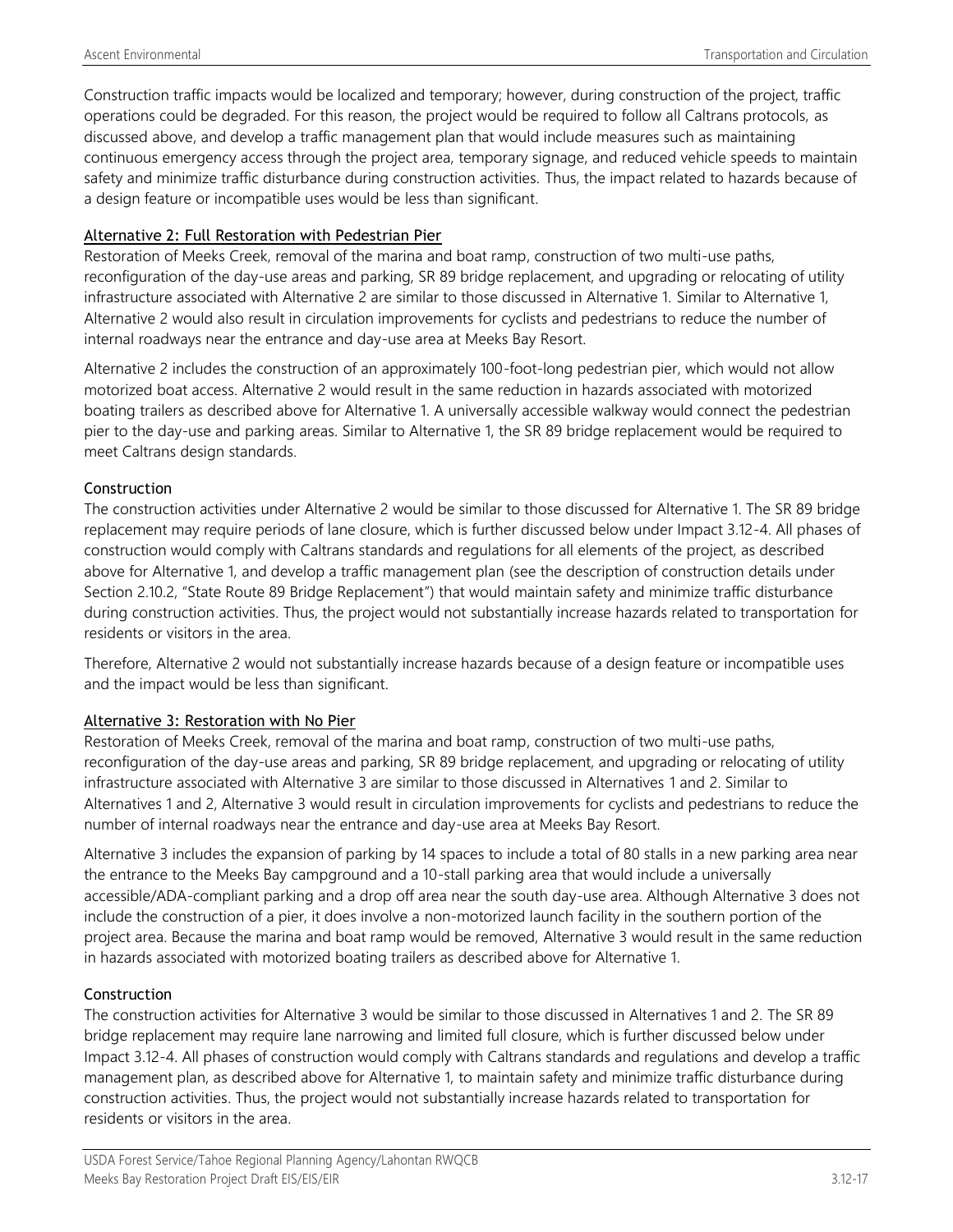Therefore, Alternative 3 would not substantially increase hazards because of a design feature or incompatible uses and the impact would be less than significant.

#### Alternative 4: Preferred Alternative

Restoration of Meeks Creek, removal of the marina and boat ramp, construction of two multi-use paths, reconfiguration of the day-use areas and parking, SR 89 bridge replacement that would include a multi-use path, and upgrading or relocating of utility infrastructure associated with Alternative 4 are similar to those discussed in Alternatives 1, 2, and 3. Similar to Alternatives 1, 2, and 3, Alternative 4 would result in circulation improvements for cyclists and pedestrians to reduce the number of internal roadways near the entrance and day-use area at Meeks Bay Resort.

Alternative 4 includes the expansion of parking in the project area by 14 spaces. Although Alternative 4 does not include the construction of a pier, it does involve a non-motorized launch facility in the southern portion of the project area. Because the marina and boat ramp would be removed, Alternative 4 would result in the same reduction in hazards associated with motorized boating trailers as described above for Alternative 1.

#### **Construction**

The construction activities for Alternative 4 would be similar to those discussed for Alternatives 1, 2, and 3. The SR 89 bridge replacement may require lane narrowing and limited full closure, which is further discussed below under Impact 3.12-4. All phases of construction would comply with Caltrans standards and regulations and develop a traffic management plan to maintain safety and minimize traffic disturbance during construction activities; thus, the project would not substantially increase hazards related to transportation for residents or visitors in the area.

Therefore, Alternative 3 would not substantially increase hazards because of a design feature or incompatible uses and the impact would be less than significant.

#### Mitigation Measures

No mitigation is required for this impact.

## Impact 3.12-4: Result in Inadequate Emergency Access

The project would be designed and constructed in alignment with all applicable regulations including USDA Forest Service and Caltrans standards related to emergency access design guidelines and construction. Additionally, the multi-use path that would pass through the center of the project area and across the restored Meeks Creek via a multi-use trail bridge, would be designed to accommodate maintenance vehicle access and could be used for emergency vehicle access. Although all action alternatives involve the replacement of the SR 89 bridge, which could potentially require lane narrowing and/or lane closures during construction, the project would develop a traffic management plan and be required to meet all Caltrans standards and regulations intended to maintain emergency access through construction and operations and would maintain continuous emergency access across Meeks Creek. The project would not result in inadequate emergency access, and impacts under Alternatives 1, 2, 3, and 4 would be less than significant.

Under the No Action Alternative, the project area would not change, the operations in the project area would remain as is, and no construction would take place. Therefore, emergency access would not be affected resulting in no impact.

#### No Action Alternative

Under this alternative, there would be no restoration and the marina would remain as is. There would be no changes to the operations of the facilities on site which includes a total of 76 campsites and two day-use areas. The configuration of parking would not change, the internal roadway network would remain the same, and the SR 89 bridge would not be replaced. There would be no change to the project area and construction would not take place. Therefore, the No Action Alternative would not result in inadequate emergency access. For these reasons, there would be no impact.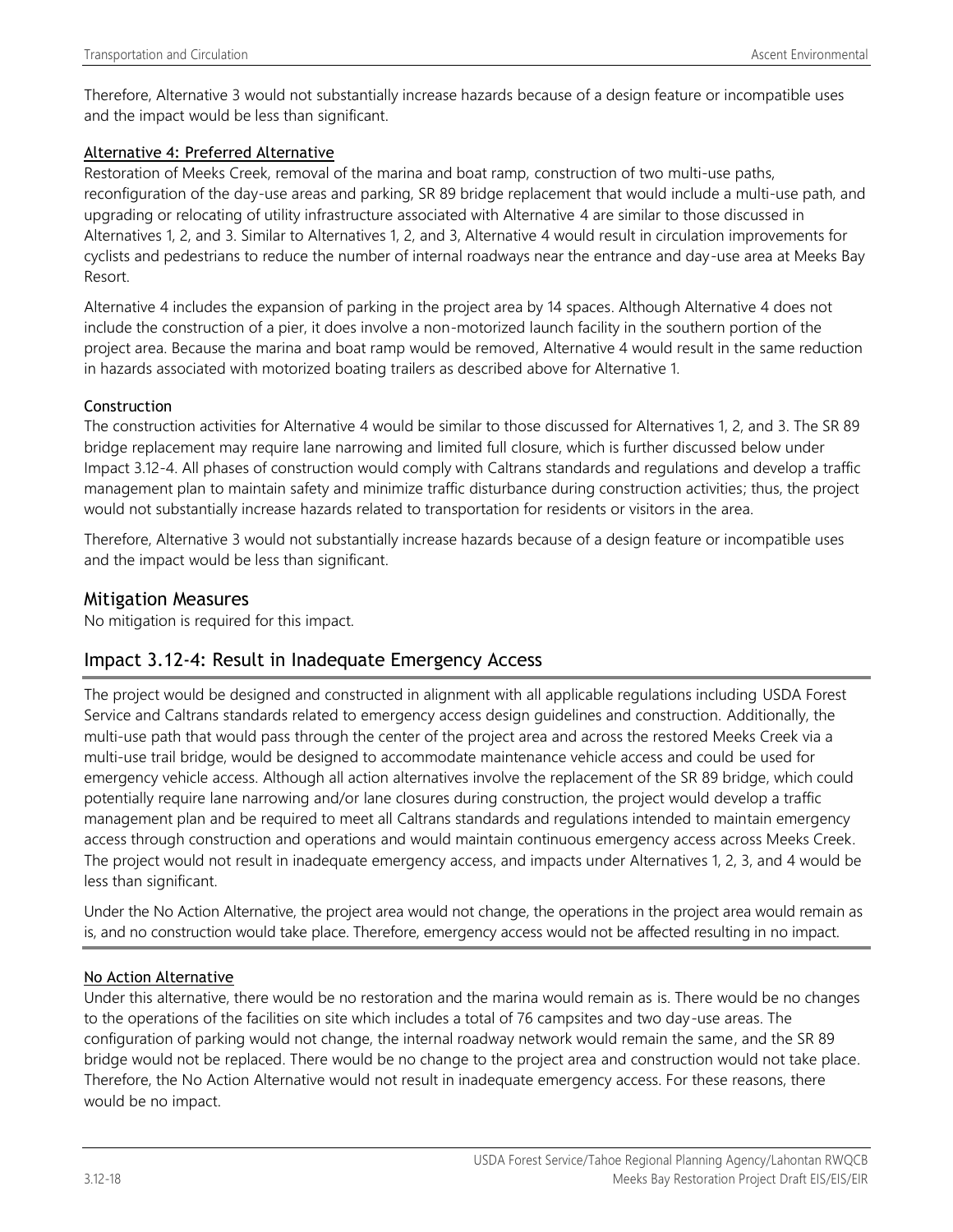#### Alternative 1: Restoration with Boating Pier

Alternative 1 would restore Meeks Creek, removal of the marina and boat ramp, build two multi-use paths, reconfigure the day-use areas and parking, replace the SR 89 bridge that would include a multi-use path, and upgrade or relocate utility infrastructure. As discussed in Chapter 2, "Description of the Proposed Action and Alternatives," the multi-use path that would pass through the center of the project area and across the restored Meeks Creek via a multi-use trail bridge, would be designed to accommodate maintenance vehicle access and could be used for emergency vehicle access. Alternative 1 would also construct a boating pier that would include one boat lift to accommodate a 29-foot emergency services boat that could be operated by the Meeks Bay Fire Protection District.

As discussed in detail in Impact 3.12-3 above, all transportation infrastructure improvements would meet USDA Forest Service and Caltrans design standards. The project would also be required to follow the El Dorado County Regional Fire Protection Standard related to Emergency Apparatus Access Ways (Standard #B-003), which establishes guidelines for fire access roadways required by the fire department. These standards apply to every public and private street, road, alley, and drive and access way within the boundaries served by the fire department (El Dorado County Fire Protection Officers 2009a).

#### Construction

Construction of the new SR 89 bridge would require construction in the highway and as such would interfere with access on the highway. As discussed in Impact 3.12-3, the project would be required to meet all Caltrans construction safety standards. Additionally, the project applicant would follow all regulations detailed in the El Dorado County Regional Fire Protection Standard related to Fire Department Access During Construction (Standard #G-001). Standard #G-001 ensures water supply and access for emergency equipment during construction of new buildings and the development of permitted projects (El Dorado County Fire Protection Officers 2009b). The replacement of the SR 89 bridge could require lane narrowing or single-lane closures and limited road closures that would occur during off peak times (i.e., weekdays after Labor Day or before Memorial Day weekends). However, emergency vehicle access would be maintained during the construction period by either: 1) constructing the trail bridge downstream of the SR 89 bridge first and diverting emergency vehicles and evacuating vehicles across the trail bridge, 2) constructing the bridge in halves to maintain one operational lane at all times, or 3) constructing a temporary bridge on the upstream or downstream side of the existing bridge to provide continuous emergency vehicle access. Alternative 1 would include preparation and implementation of a traffic management plan (see Section 2.10.2, "State Route 89 Bridge Replacement") that would specify how emergency services would continue to be provided during temporary lane closures, would require and identify public outreach efforts (e.g., notifying emergency service providers and other affected public agencies and members of the public), and signage. The project would result in limited disruptions to continuous emergency access across Meeks Creek and ensure all USDA Forest Service and Caltrans requirements are met to ensure any potential impacts to emergency vehicles and evacuation are minimized. Therefore, Alternative 1 would not result in inadequate emergency access and the impact would be less than significant.

#### Alternative 2: Restoration with Pedestrian Pier

Restoration of Meeks Creek, removal of the marina and boat ramp, construction of two multi-use paths, reconfiguration of the day-use areas and parking, SR 89 bridge replacement, and upgrading or relocating of utility infrastructure associated with Alternative 2 are similar to those discussed in Alternative 1. As discussed in Chapter 2, the multi-use path that would pass through the center of the project area and across the restored Meeks Creek via a multi-use trail bridge, would be designed to accommodate maintenance vehicle access and could provide emergency vehicle access. As detailed in Alternative 1, County Regional Fire Protection Standards #B-003 and #G-001 would be followed to meet all necessary regulations regarding emergency access.

As described above for Alternative 1, although construction activities surrounding the SR 89 bridge replacement could require lane narrowing or road closures that would affect circulation, the project would maintain continuous emergency access across Meeks Creek during construction and would ensure all USDA Forest Service and Caltrans requirements are met to ensure any potential impacts to emergency vehicles and evacuation are minimized as detailed under Impact 3.12-3. For this reason, Alternative 2 would not result in inadequate emergency access and the impact would be less than significant.